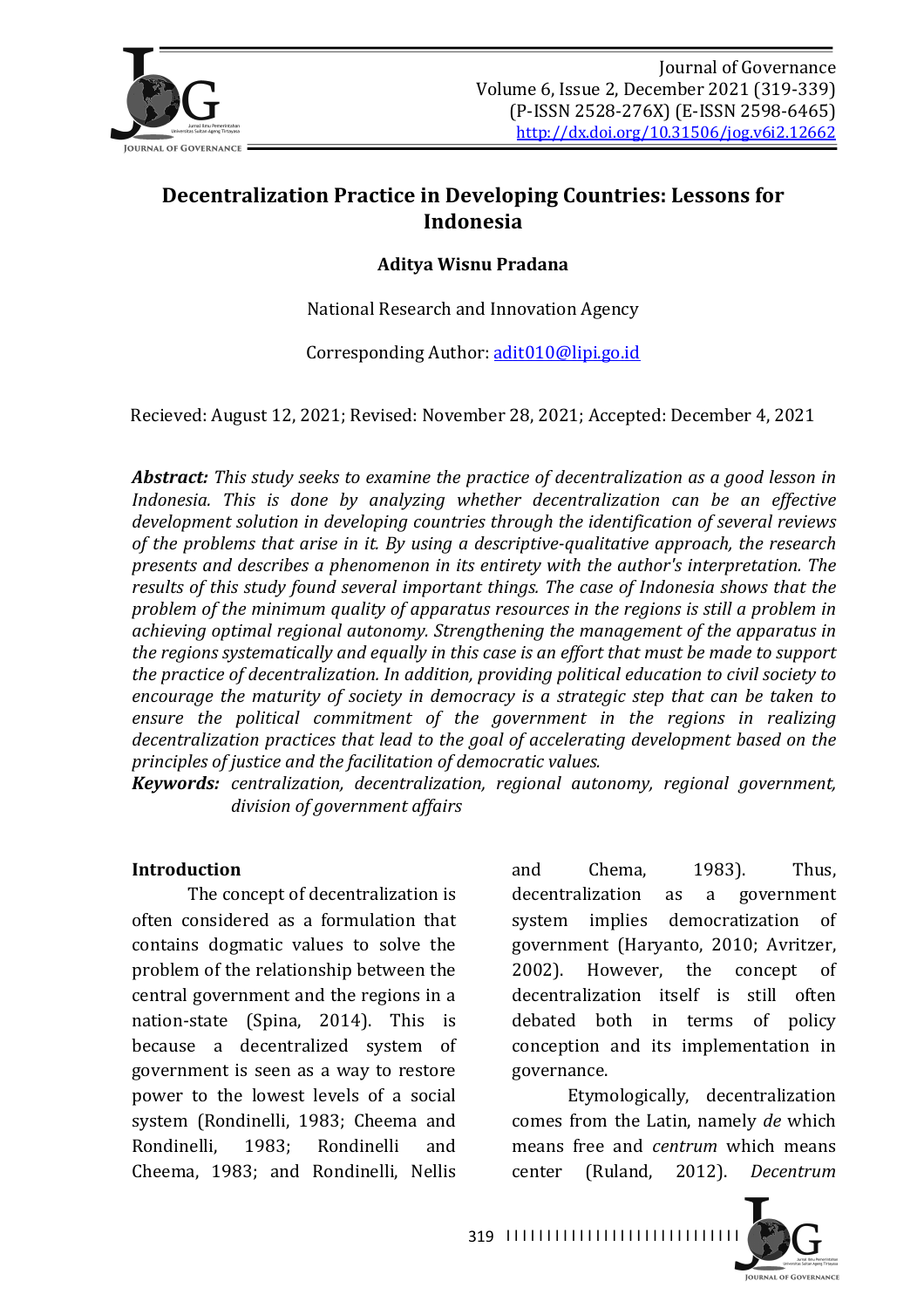means to move away from the center. This meaning then gave rise to two major streams of the concept of decentralization as an instrument of government in the state, namely the Continental European and Anglo-Saxon schools. In the Continental European tradition, decentralization is defined as the transfer of authority held by the central government to local governments to manage their own household affairs independently (Prasojo et al., 2006; Prasojo, 2003). In this concept, the transfer of authority has implications for regional authorities ability to make, decide and implement regional policies. In other words, there is regional autonomy.

However, the concept of decentralization is different from the meaning that applies to the Anglo-Saxon stream. Referring to Rondinelli, Nellis and Chema (1983), decentralization is the transfer or delegation of planning, decision making or management authority from the central government and its agencies to field organizations, subordinate units of government, semiautonomous public corporations, area wide or regional authorities, functional authorities, or non-governmental organizations. The type of decentralization is determined by the extent to which authority or power is transferred from the center and what institutional arrangements are used to carry out the transfer. In this case, decentralization can be in the simplest form, namely the delegation of certain powers from the central government to its apparatus in the regions (deconcentration), to granting full

autonomy and certain freedoms to regional governments (devolution).

In this explanation, it is clear that the Continental European stream defines decentralization differently from the concept of deconcentration, so that deconcentration is not part of decentralization. However, it is undeniable that both streams are still needed by every decentralized country (Prasojo et al., 2006). Meanwhile, the Anglo-Saxons interpret deconcentration as part of decentralization and call the Continental European model of decentralization the term devolution. Furthermore, according to Hoessein  $(1993)$ , the term deconcentration in the Anglo-Saxon school has the same meaning as the phrase administrative decentralization, while devolution has the same meaning as the phrase political decentralization.

Although they differ in the meaning of decentralization, the two streams interpret deconcentration as the delegation of authority from the central government to the regional apparatus. In this case, the authority to formulate policies and financial resources rests with the central government, while the authority to implement policies rests with the central government apparatus in the regions (Maksum in Kompas.com, 2011). To avoid the confusion of meaning between decentralization and deconcentration, the author defines decentralization in this article as political decentralization.

Basically, no single government in a nation-state, especially one with a large area, is able to determine and implement policies and various

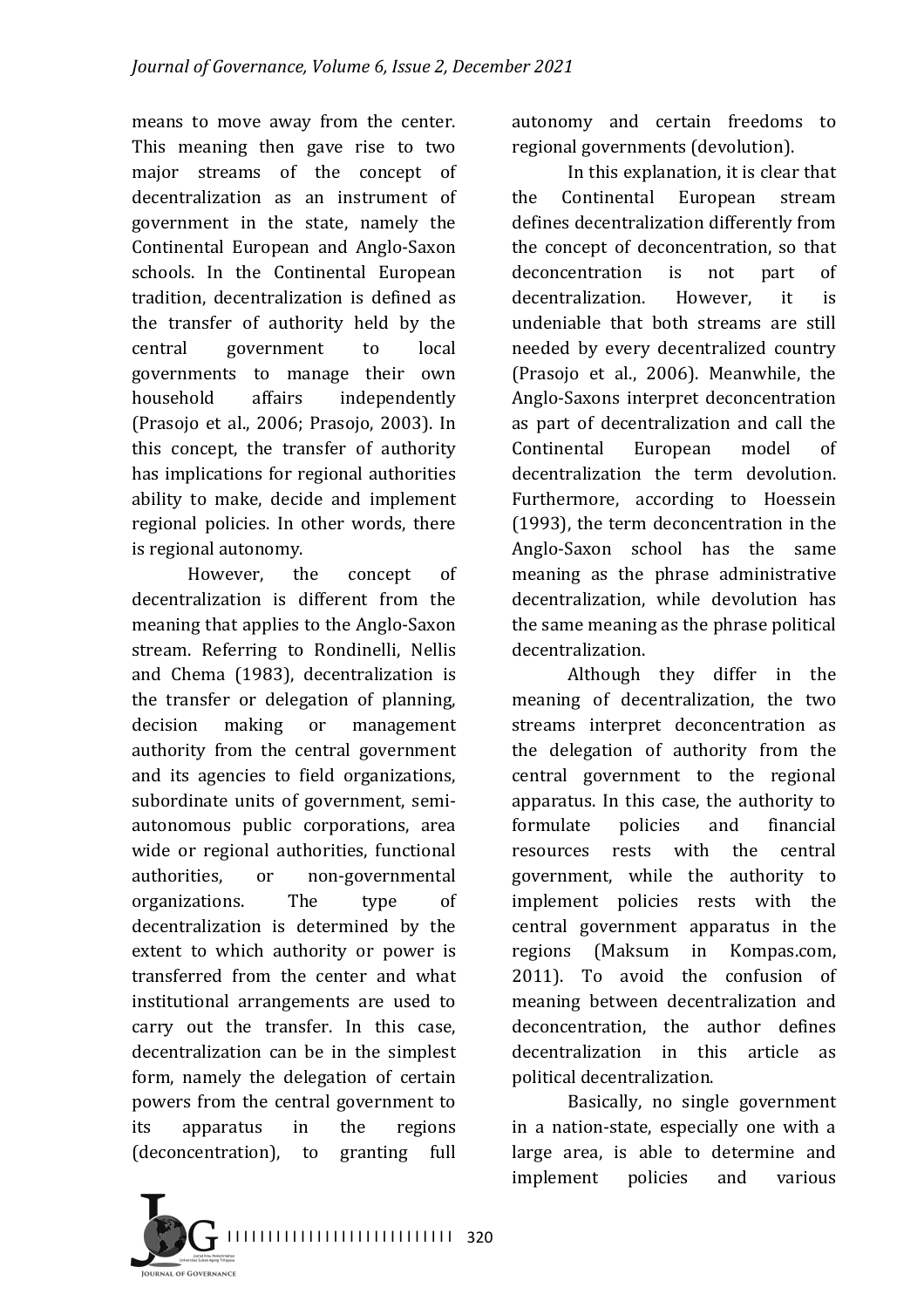development affairs effectively and efficiently through centralization (Bowman and Hampton, 1983). However, in a nation-state, decentralization cannot take place without the principle of centralization (Olum, 2014; Prasojo et al., 2006; Stegarescu, 2005). The state, as an organization, from birth until whenever will always carry out the principle of centralization. Every organization in the world is founded by implementing centralization first. The main principle of an organization is *la centralization*, meaning that in every organization there must be one main source of command, direction, responsibility and source of power (Prasojo et al., 2006). Decentralization is always run concurrently and on a continuum with centralization itself. In this case, what makes each nation-state different is its degree of domination: some tend to be centralized and some are dominant towards decentralization (Prasojo, 2003: Pratikno, 2003; Jennie, 1998).

In the context of developing countries, the spirit of decentralization felt by most of these countries is generally based on public dissatisfaction with the results of national development planning, poor public services, high poverty rates, low quality of life of the community and ineffective macroeconomic development programs as a result of centralized domination that occurs in government  $(Olum, 2014;$ Pratikno, 2003; Jennie, 1998; Prud'homme, 1995). None of these have significantly increased the capacity of the central government to formulate, articulate and implement national development policies.

Theoretically, decentralization should allow projects to be completed more quickly by giving local leaders greater discretion in decision-making thereby allowing districts to cut through the red tape and sluggish procedures that are more often associated with centralization of authority (Chema and Rondinelli, 1983). Decentralization is also expected to increase public participation in the political arena at the regional level (Spina, 2014; Blair, 2000). When the local government and the community have reached an autonomous level, they are expected to be able to manage regional resources optimally in order to achieve a better level of economic development, both for their respective regions and for the country as a whole.

In the context of the nation-state, decentralization is manifested in regional autonomy, which in turn gives birth to local governments (Prasojo, 2003). Regional autonomy provides space for each local government to be able to manage their own regional household affairs independently. However, not all of these functions can be decentralized. A nation-state that adheres to decentralization is not an alternative to centralization, because decentralization and centralization are not mutually exclusive and not dichotomous, but rather sub-systems within the larger framework of the nation-state organizational system (Darmansyah, 2003). As an organization, all nation-states in the world centralize a number of affairs, especially those related to vital matters concerning the existence and integrity of the state  $(Prasojo et al., 2006).$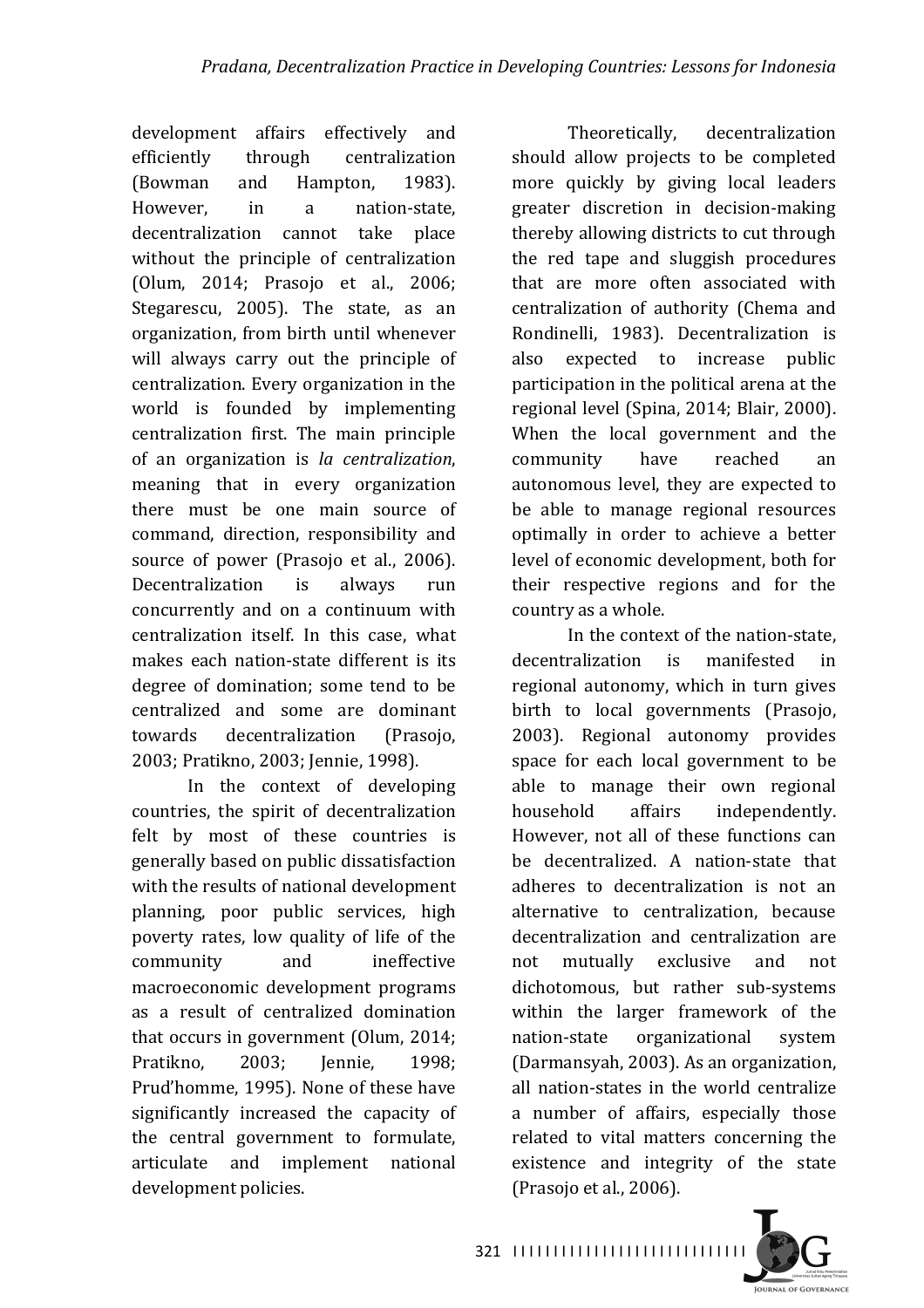However, in reality, there is no guarantee that decentralization will accelerate equitable development and facilitate democratic outcomes. Studies evaluating decentralization have shown that success stories about decentralization are rare in developing countries and that decentralization cannot be a fully effective poverty reduction strategy (Olum, 2014; Blair, 2000; and Jennie et al., 1994). According to Olum  $(2014)$  and Newton  $(1995)$ , decentralization has the potential to reduce the quality of public services in some cases, widen regional disparities, and even increase the likelihood of corruption. Many developing countries are experiencing decentralization, and at about the same time, also inherit or delegate corrupt practices that occur in the regions (Prud'homme, 1995). These are the problems that cause anomalies in the practice of decentralization in nation-states, especially in developing countries; far from the hope for prosperity, justice and equitable development.

The strategic issue that must be continuously studied at this time lies not in how decentralization must continue to eliminate centralization to strengthen regional empowerment and autonomy in the context of national development, but in how the management and arrangement of the distribution of authority can form an optimal government. Based on the description above, this study aims to examine decentralization practices and analyze whether it can be a solution in developing countries through the identification of various problems that arise in it. From this analysis, the study then identified lessons learned to strengthen decentralization practices in Indonesia.

### **Methods**

This study uses primary and secondary data as a source for the analysis process. Primary data was collected through in-depth interviews with informants, both academics and practitioners. Informants were selected using a purposive method, with the criteria of understanding decentralization practices in several nation-states, developing countries and in Indonesia. While the secondary data is done through a systematic literature review. The data is collected through various sources obtained from various literatures, namely books, scientific journals, scientific proceedings and laws and regulations.

This type of research is descriptive-qualitative, namely showing and describing a phenomenon as a whole (Neuman, 2003) with the author's interpretation. The analytical technique used is to identify various problems and important factors that become levers so that decentralization can become a development solution in developing countries. The analysis is then continued by providing scientific views on relevant lessons that can be applied in the practice of decentralization in Indonesia by examining the existing conditions of regional autonomy.

During the research, the author collected various literatures related to decentralization practices that exist in developing countries, as well as decentralization and regional autonomy practices in Indonesia. All related



I I I I I I I I I I I I I I I I I I I I I I I I I I I I 322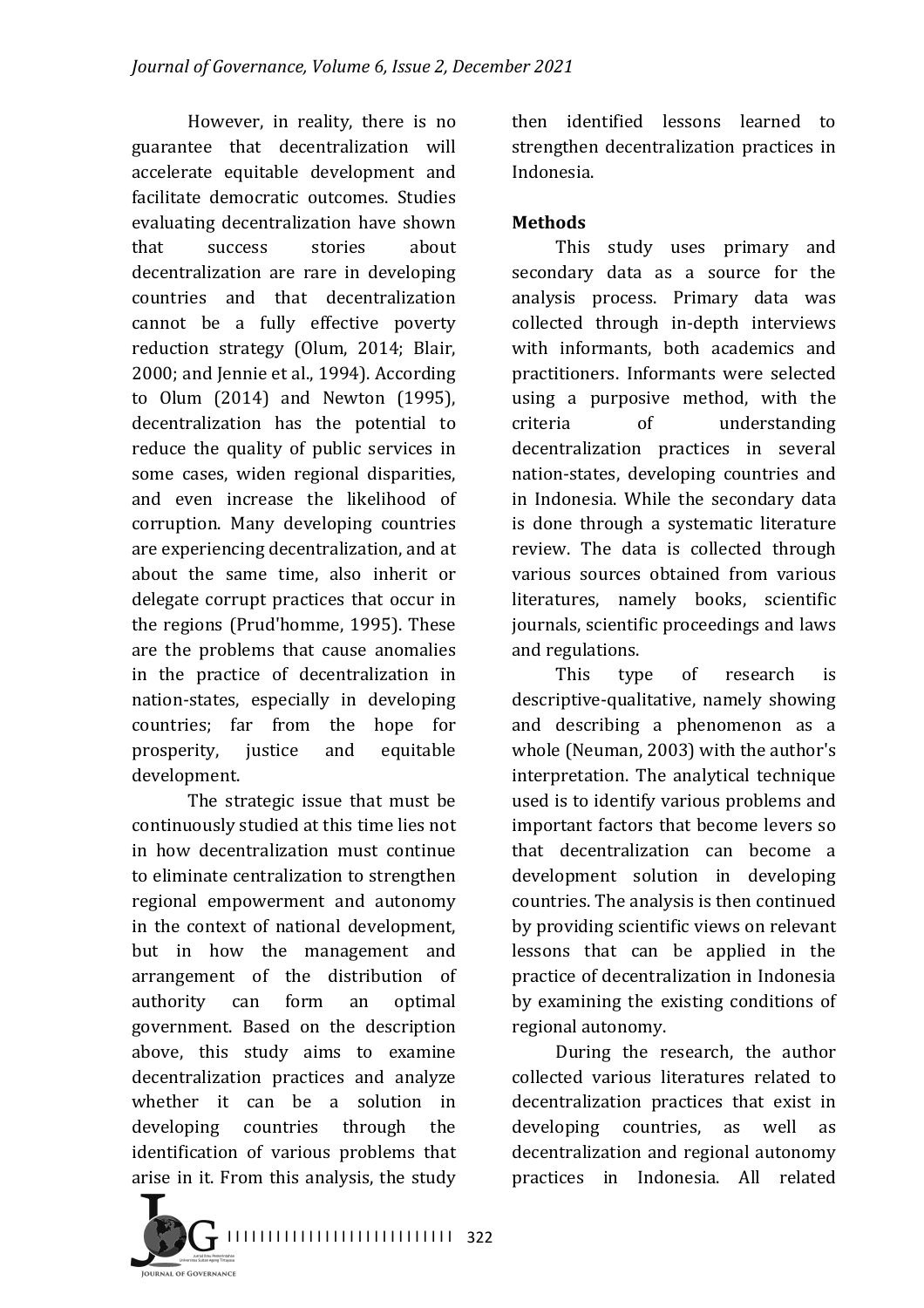literature is then categorized based on the keywords "decentralization in the nation-state", "decentralization in developing countries" and "decentralization and regional autonomy in Indonesia". Based on the various primary and secondary data findings, the researcher then triangulated the data as referred to Meloeng (2007) and connected the questions with the research objectives.

This research will first identify various problems in the practice of decentralization in developing countries by conducting systematic literature reviews. The research then continues by explaining how the practice of decentralization has been carried out in Indonesia, by analyzing the development of its policies, the division of government affairs and its mechanism in running regional autonomy. The discussion will then lead to the identification of lessons learned to strengthen decentralization practices in Indonesia.

#### **Results and Discussion**

In this section, the author will describe the findings of the study starting with the definition of centralization and decentralization. It is important to elaborate on this definition in order to provide readers with the same understanding of the concepts of centralization and decentralization as referred to in this study, considering that there is a lot of literature on the definition of these concepts which often results in meaning bias. The discussion then continued on a study of decentralization practices and their problems in developing countries, their practices in Indonesia and recommendations for improvements to strengthen decentralization practices in Indonesia in line with the aim of accelerating equitable development and facilitating democratic outcomes.

## **Defining Centralization** and **Decentralization in Nation-States**

In general, centralization is defined as concentration of power (Ruland,  $2012$ ). In the context of the nation-state, centralization is defined as the full concentration of power and authority of government to the central government. According to Kelsen  $(1973)$ , centralization is a situation in an organization where the policy-making process and its implementation take place at the top of the hierarchy of an organization. While in the dynamic concept, centralization can also be interpreted as the process of concentrating power at a particular locus (Prasojo et al., 2006; Darmansyah, 2003). As an organization, the nationstate can be centralized from the start. there can also be a concentration of power that has been dispersed to certain loci. This concept is always opposed by the community and is common in authoritarian and militaristic type of governments (Kulipossa, 2004).

There are several implications of centralization. First, there is a norm or law that applies nationally (such as the Constitution) as well as a policy that applies to a whole country. Second, there are institutions from the central government that work for the national interest with national jurisdiction. Third, decision making is carried out at the top

I I I I I I I I I I I I I I I I I I I I I I I I I I I I I 323

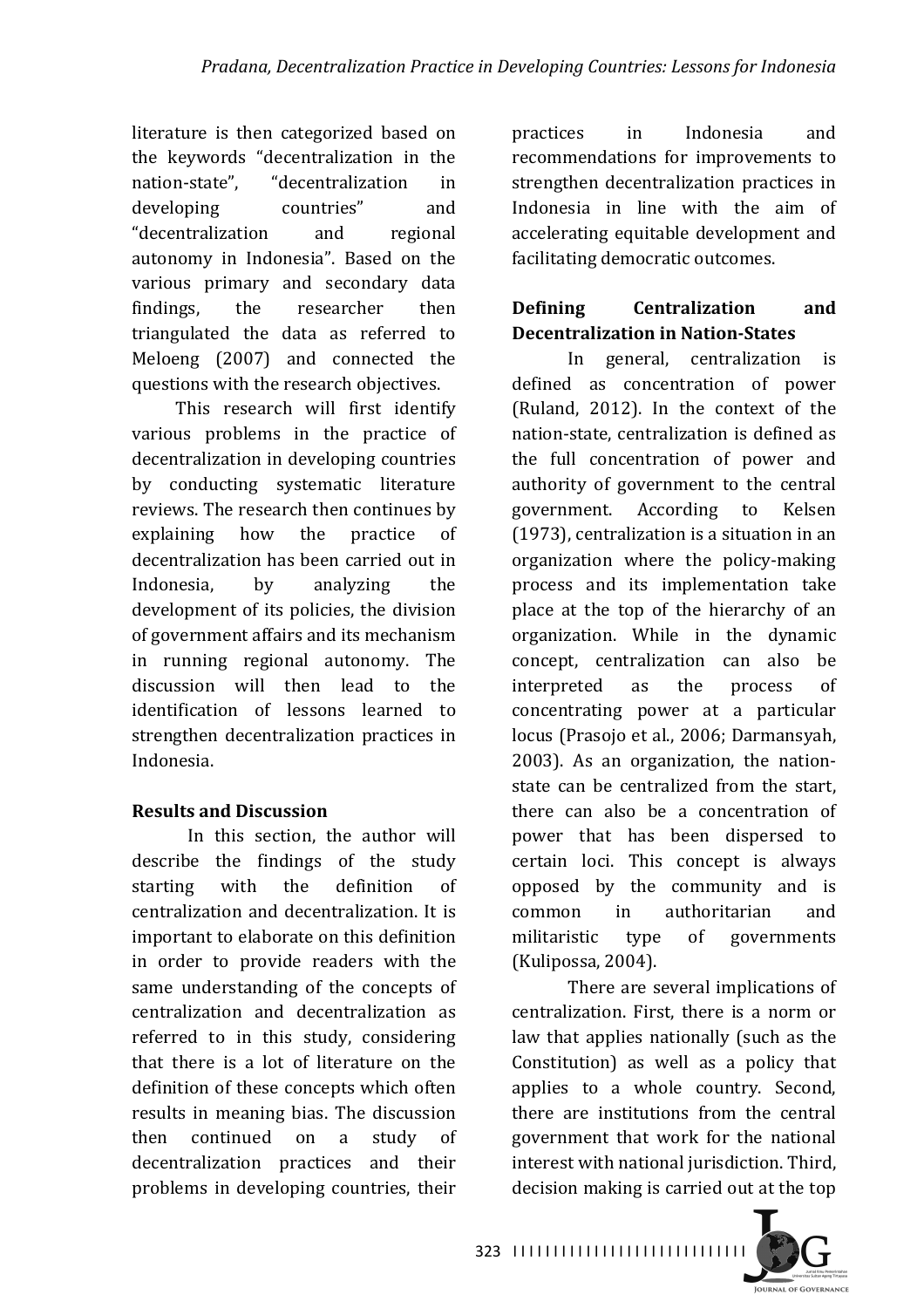of the organizational hierarchy (in this case is the central government) and its implementation is also carried out by elements of the central government directly. If observed, all organizations, including nation-states, must apply this principle. Without the principle of centralization, a nation-state will be scattered and cannot become a unified whole.

Meanwhile, there is no single definition of decentralization. Many definitions have been put forward by experts regarding decentralization. As the emergence of two streams of meaning of decentralization, namely the Continental European and Anglo Saxon schools, is one of the various other definitions contained in the concept of decentralization itself. According to Hart (1972), the many definitions of decentralization are due to the existence of several disciplines and theories that give deep attention to the concept of decentralization, such as state administration, political science, management science, business science and theory of administration and organizational governance.

Amrah (1986) classifies decentralization into three parts. First: political decentralization, an acknowledgment of the right to a region to be able to manage its own household interests through political bodies in regions elected by the people in certain areas. This then gave rise to the concept of local government. Second: functional decentralization, namely the recognition of the rights of certain institutions to perform certain functions. Third; cultural decentralization, namely the recognition of the right of a small group of people to carry out their own culture. Meanwhile, Pide (1999) defines decentralization as the vertical transfer of power or authority in a certain area from institutions or higher officials to institutions or functionaries that are underneath, so that those entrusted with the power or authority have the right to act on their own behalf in this particular affair.

In decentralization, there is a distribution of power between the central government and the regions. This distribution can be done in two ways, namely the distribution of power based on territory (territorial) and based on certain functions of government. Referring to Humes (1991), on an area basis (also called the territorial basis), the power to manage local public affairs is distributed among a number of general purpose regional and local governments. On a functional basis, the power to manage local public services is distributed among a number of specialized ministries and other agencies concerned with the operation of one or more related activities. Thus the way power is distributed affecting wich central agencies exert control over which local institutions.

Thus, the power of local government has two types of power, namely the power of decentralization or autonomy and the power of the task of petrification (*medebewind*). According to Kortmann (in Hendratmo, 2009), autonomous power is to regulate and administer their own affairs. Furthermore, it is said that in areas where it has autonomous powers, the decentralization authority conducts its own policies, decides for itself, its aim



I I I I I I I I I I I I I I I I I I I I I I I I I I I I 324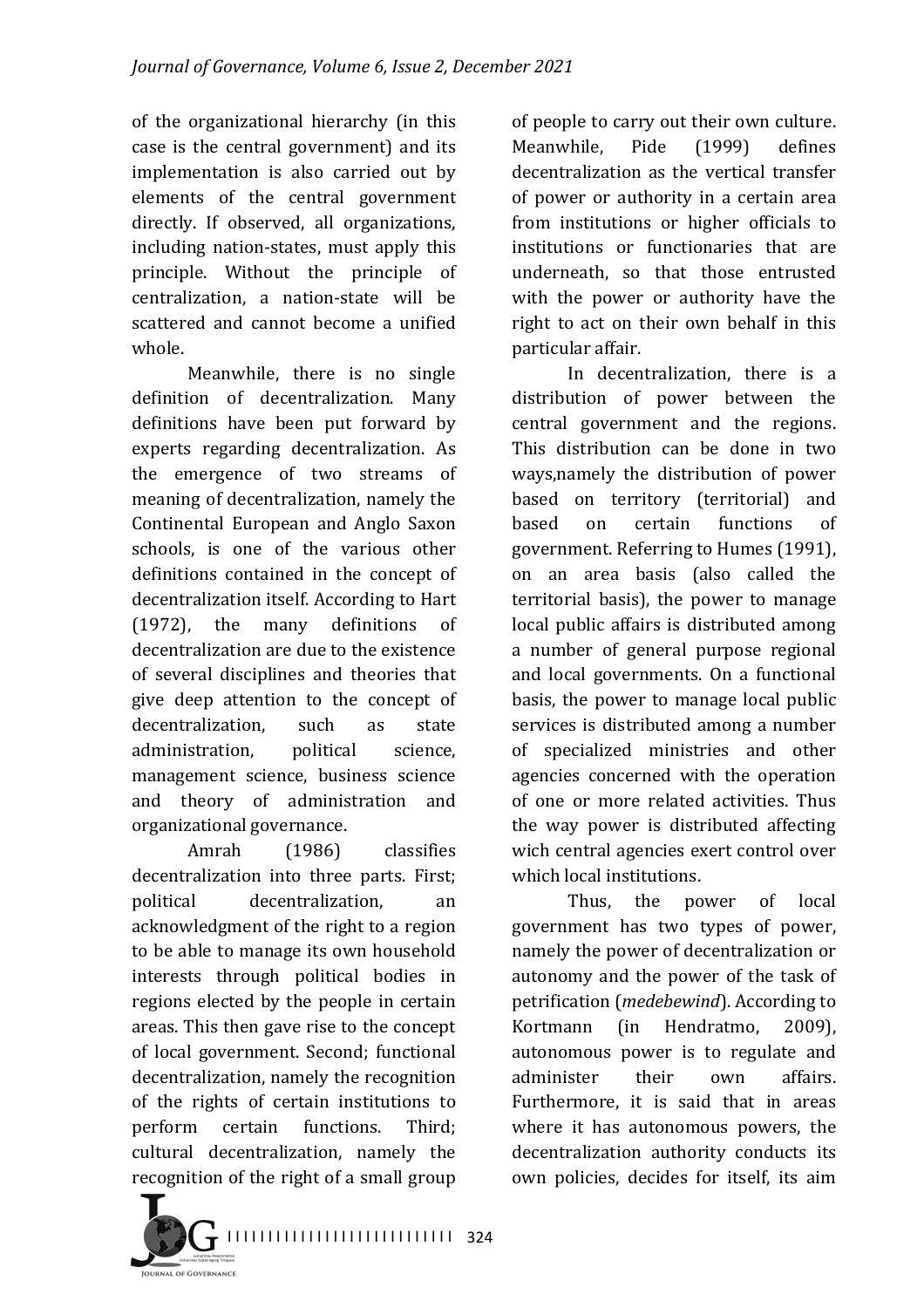and means. Meanwhile, the power of coadministration (*medebewind*) is cooperates in the implementation of policy which has been decided by other government institutions.

Rondinelli, Nellis and Chema  $(1983)$ , using a broader meaning, divides decentralization into four types. First: deconcentration, is the delegation of authority from the central government to its government officials in the regions. Second; delegation, is the transfer of authority to a business entity or authority body and the like to carry out a special task. Third; devolution, namely the transfer of authority from the central government to autonomous regions. Fourth; privatization, is the transfer of responsibility or power to parties outside the government, or in this case the private sector.

From these various definitions, a common thread can be drawn that the practice of centralization and decentralization in a nation-state is an integrated system that complements each other, does not exclude each other; mutually reinforcing, not contradicting each other; and run together, not separately. In this sense, all nationstates are a genus of centralized and decentralized species. However, the degree and proportion between decentralization and centralization in each country tends to vary; some are dominantly centralized and some are decentralized. In fact, over time, the centralized and decentralized dominance of a country can also change. In the next section, the author will discuss the division of affairs within the government system, by taking study examples from several nation-states.

## **Problems** of Decentralization in **Developing Countries**

A study conducted by Vieira (1967) taking field studies in 45 countries showed that the degree of political decentralization (or devolution in the Anglo-Saxon model), both in developed and developing countries, was significantly correlated with gross national product (GNP) and the level of industrialization of the country. In the study, countries with higher GNP values and more advanced and modern levels of industrialization tend to be more decentralized than vice versa. This then leads to a conclusion that decentralization is significantly related to economic growth and development of the country.

Many nation-states in the world view that decentralization is a tool to achieve the main goal of the state, namely the welfare of the people. Decentralization is also seen as a democratization of government, because it is able to restore power to the lowest part of a social system. Decentralization is seen as a state vehicle for eradicating poverty, accelerating development and ultimately improving the standard and quality of life of the people. The trick is to empower the regions through a policy instrument which is then known as regional autonomy. Developing countries, especially after their dominant government characterized by centralism failed to improve the development and welfare of their people, began trying to decentralize some of its powers to lower levels of government during the late 1970s (Rondinelli, Nellis and Chema, 1983). Excessive centralization is seen as a

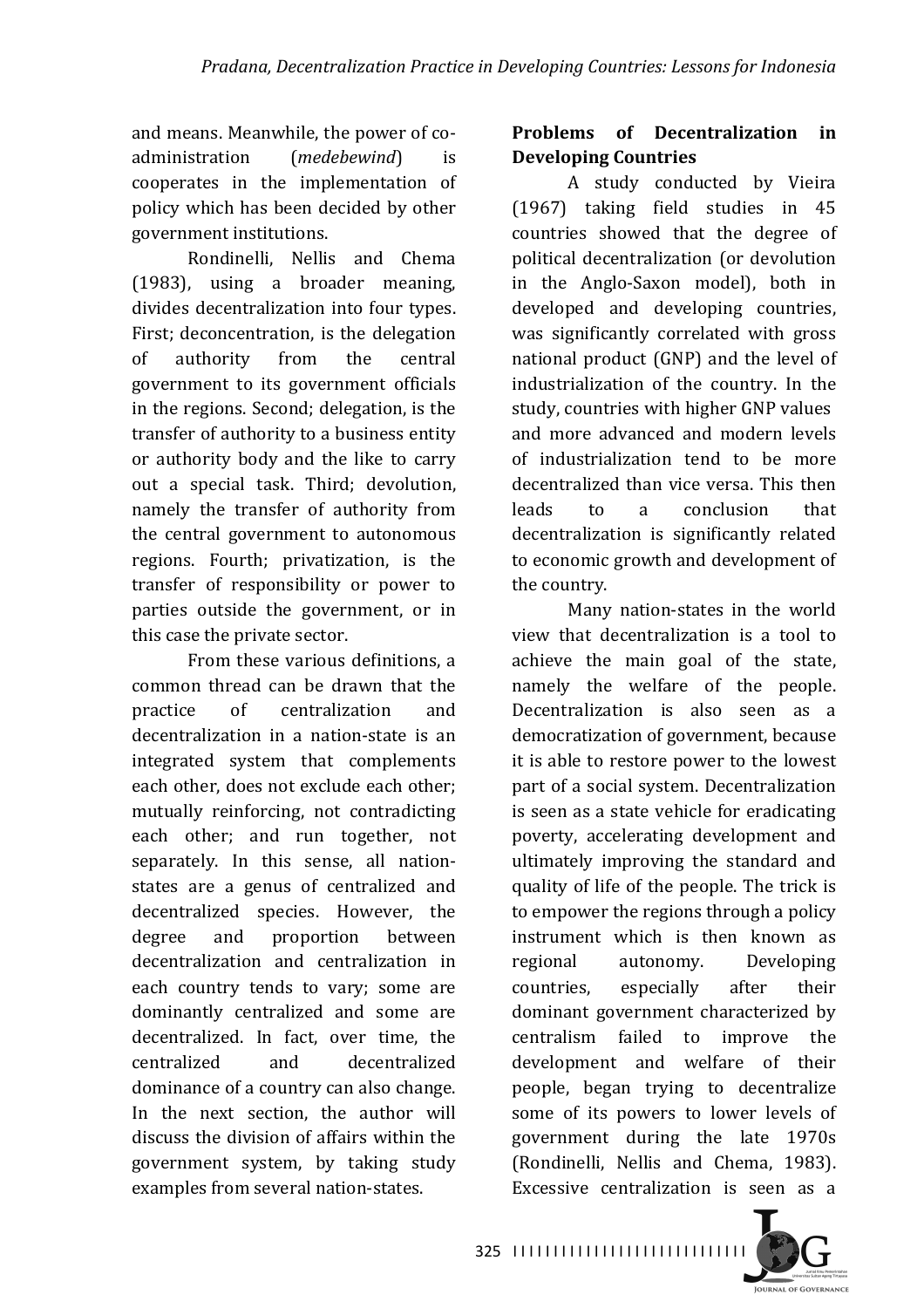cause of poor government performance; decentralization efforts are one other form as a corrective tool.

However, despite many positive views regarding decentralization, the authors observe that decentralization, as experienced by most developing countries, does not actually facilitate development nor does it facilitate democratic outcomes. Studies show that success stories about decentralization are rare in developing countries and that decentralization cannot be a fully effective poverty reduction strategy (Olum, 2014; Blair, 2000; and Jennie et al., 1994). In fact, decentralization has the potential to actually reduce the quality of public services in some cases, widen regional disparities with one another and may even increase the chances of corrupt practices (Olum, 2014; Newton, 1995). Many developing countries have experienced decentralization, but at the same time, they have also inherited or delegated corrupt practices that occurred in the regions (Prud'homme, 1995). These are the problems that cause anomalies in the practice of decentralization in nation-states, especially in developing countries: hope for prosperity, justice and equitable development.

In this regard, Blair (2000) conducted studies in six countries, namely Bolivia, Honduras, India, Mali, Philippines and Ukraine. The results of this study indicate that although local governments are already autonomous and there has been an increase in public participation in government, decentralization has failed to help reduce poverty and increase economic growth and development of the country. In this regard, economists argue that markets in developing countries work imperfectly. This is what makes decentralization even more likely to only provide benefits to a few groups at the expense of many people.

Therefore, the author sees that the spirit of decentralization in developing countries must also be simultaneously followed by the improvement of several important factors that affect the successful implementation of the decentralization policy itself. These factors are identified by the authors through a study of decentralization practices sourced from the literature, including: Ahmad  $(2010)$ regarding changes in the perspective of decentralization in Pakistan through strengthening governance; Dijk (2008) on the impact of decentralization in Tanzania; Kulipossa (2004) related to decentralization and democracy by taking the case of several developing countries; Khattak, Ahmad and Khan (2010) regarding good lessons learned from fiscal decentralization in Pakistan: Muriisa (2008) regarding decentralization and its prospects for improving the quality of public sector services in Uganda; Spina (2014) related to decentralization and political participation by focusing on Eastern and Western European countries; Hussein (2004) on decentralization in Malawi; Stegarescu (2005) related to public sector decentralization by taking the case of 23 OECD countries; Ayee (1995) on the decentralization policy in Ghana; Kauzya (2007) related to political decentralization in Africa by taking specific cases in Uganda, Rwanda and South Africa: Mansrisuk (2012) on

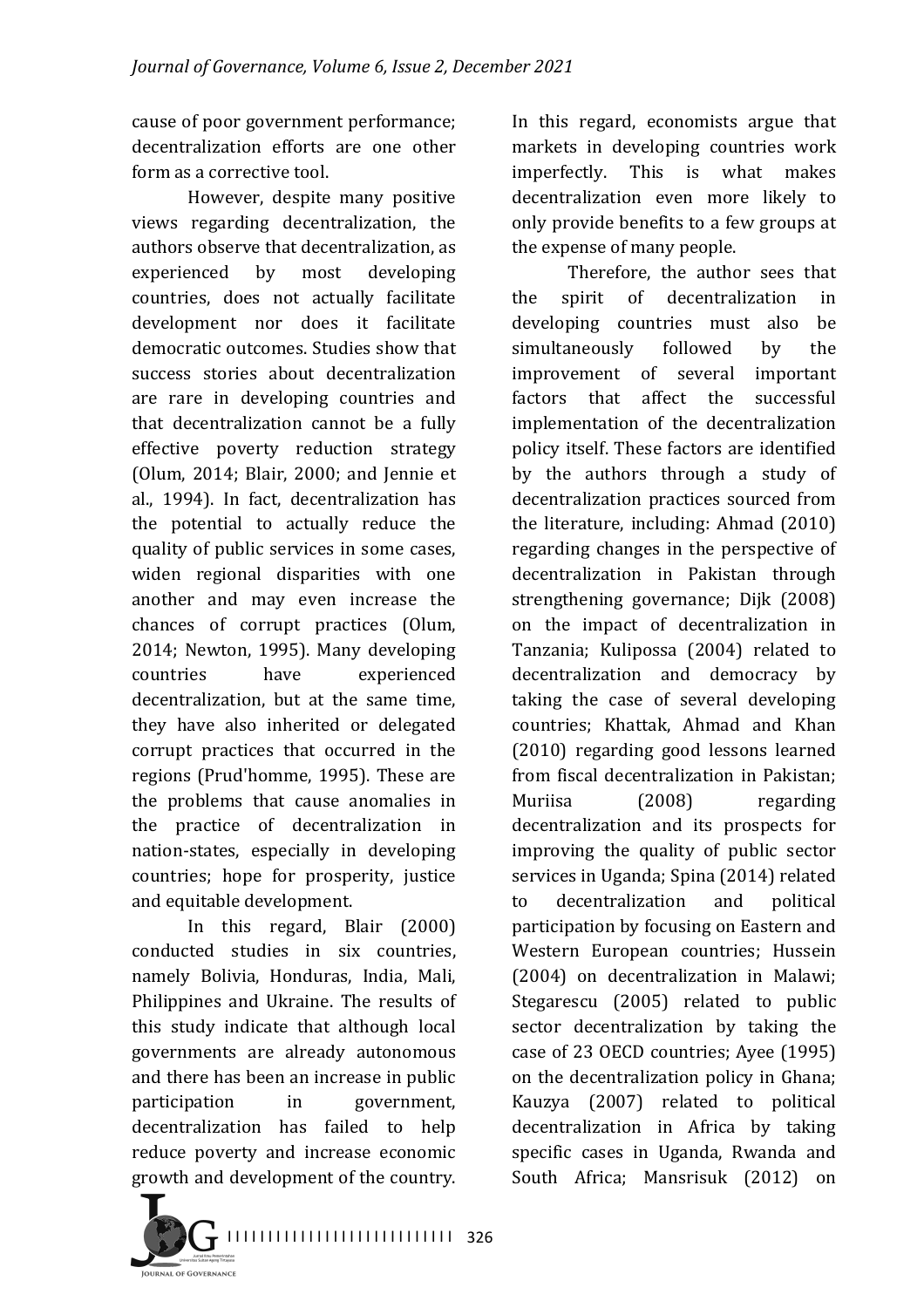decentralization and institutional reform in Thailand; Canaleta, Arzoz and Garate (2004) related to decentralization and regional economic disparities by taking the case in 17 OECD countries; Ruland (2012) related to decentralization, governance and democratization in Southeast Asian countries; and Bagchi and Chattopadhyay (2004) regarding decentralized governance in India.

Based on the results of the systematic literature review, a common thread can be drawn that the problems of decentralization practices found in developing countries in general can be characterized by several very important factors as follows.

# **(1) Government political commitment**

The government's political commitment is the most fundamental factor and the main leverage in running the decentralization principle well in developing countries. This is because decentralization through regional autonomy policies is a legal product produced by the central government, which in leading a nation-state must apply the principle of centralization. This means that decentralization in a nation-state was born after the principle of centralization and is part of the central government's commitment to decentralizing its government affairs.

The results of the study show that many of the problems faced by developing countries are precisely due to doubts from the government itself in decentralizing government affairs. The causes are various: political interests, distrust in fair and equitable development through the concept of decentralization and the threat of national disintegration as a result of granting the broad autonomy. As a result, many government affairs that should be better left to local governments to bring services closer to the community effectively, are in fact held by the central government alone. In this case, the main focus should be on how the government can best prepare for decentralization practices, especially taking into account the following factors. So that in this case, decentralization can function in accordance with its essential objective, namely to accelerate development based on the principle of justice and facilitate democratic values.

# **(2) Community participation in regional development**

Meaningful community involvement is essential in supporting decentralization practices in the regions. This is because the implementation of regional autonomy requires a real presence of the community in supporting development affairs as well as an effort to control the running of a healthy government wheel in the region. However, the problems of community participation in developing countries can generally be categorized into two groups. The first group consists of people who are unwilling to participate due to a lack of public understanding of the importance of community involvement or because the community believes they lack adequate capabilities in political and development issues in their area. These community groups can be encouraged by providing understanding in order to build public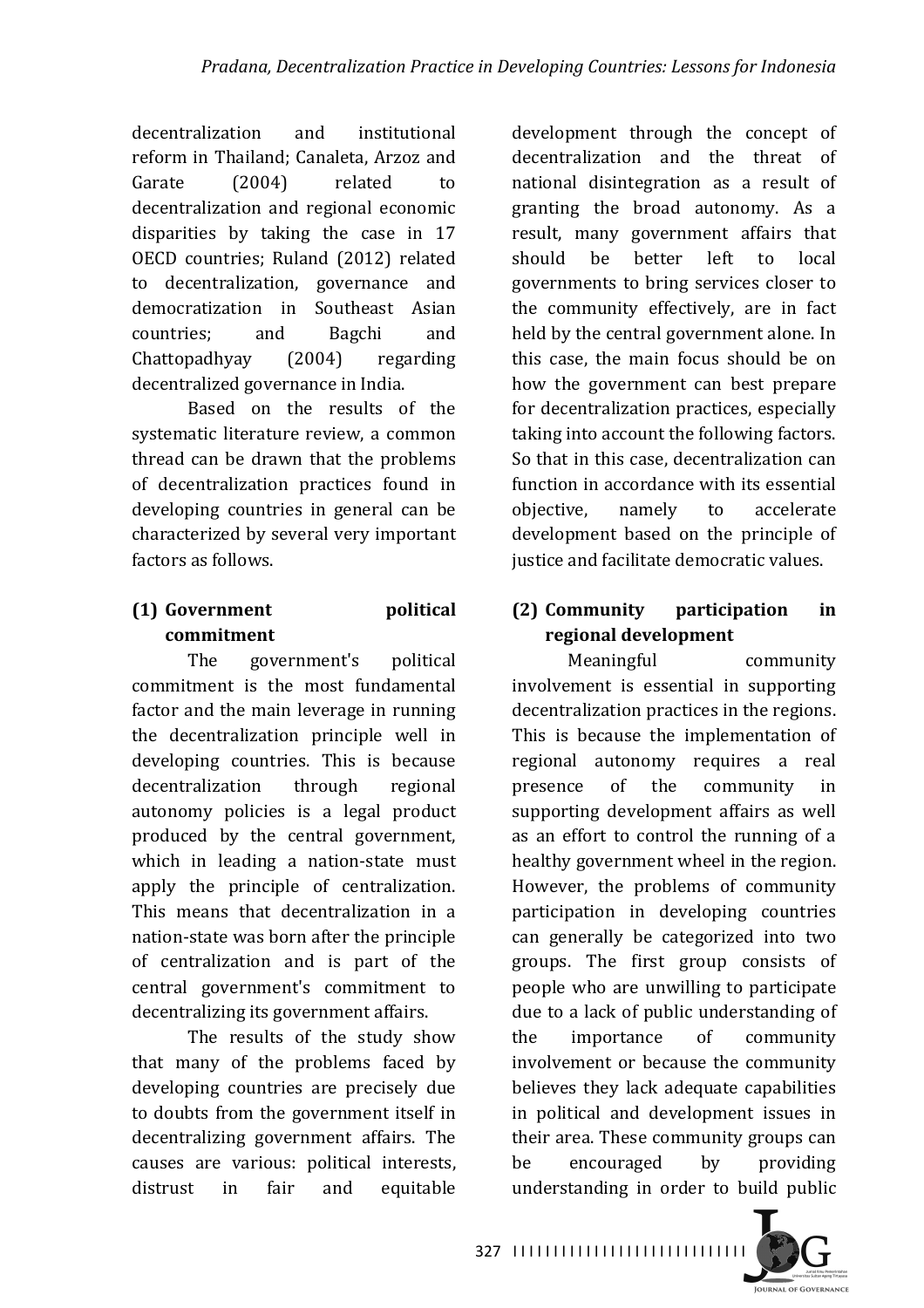awareness regarding the importance of community presence in government for development in their area.

The second group is people who are not willing to be involved because they do not care or do not trust the government; they can be called apathetic social group. Building awareness in this community group is relatively more difficult than the first group. In this case, the efforts that can be done are not enough just to build awareness, but must also be accompanied by concrete actions by the government to show the community that their involvement in government and development affairs in the region is truly meaningful.

# **(3) Improving the quality of apparatus resources in the regions**

When a region becomes autonomous, the effectiveness of regional governance will depend heavily on the local government. This is due to the fact that autonomy provides a large space for local governments to manage their households independently. A common problem that occurs in many developing countries is the lack of qualified and competent people in local government. This quality improvement effort does not only come from the aspect of hard skills (main knowledge in supporting the ability to master the field of duty) in managing the local government well, but also mainly in terms of developing soft skills (especially lies in moral education, character and manners) to be able to minimize moral hazard practices that exist in local government.

**(4) Designing effective**  decentralization, especially in the **division of government affairs and institutional mechanisms needed to support optimal regional development**

Many obstacles of decentralization in developing countries occur because of its ineffective design. Complex procedures, arrangements and institutional mechanisms are often the cause of the complicated pattern of coordination between the central government and the regions. This also often results in a lot of overlapping powers that occur. In this regard, the decentralization study emphasizes the importance of good relations between central and local personnel. Not only that, services and technology that support regional development must encourage each other systematically. Decentralization regulations must be clearly written and described. Procedures should be kept simple and remain flexible.

## **(5) Efforts to equalize fiscal among regions**

It is undeniable that the potential of each region varies from one another. There are regions that are endowed with very abundant natural resources. There are regions that actually do not have large natural resources but the economic structure is well organized so that fiscal potential can be optimal. However, there are also regions that do not have both of these things. This variation is a factor that causes large inter-regional fiscal disparities, which in turn lead to development disparities

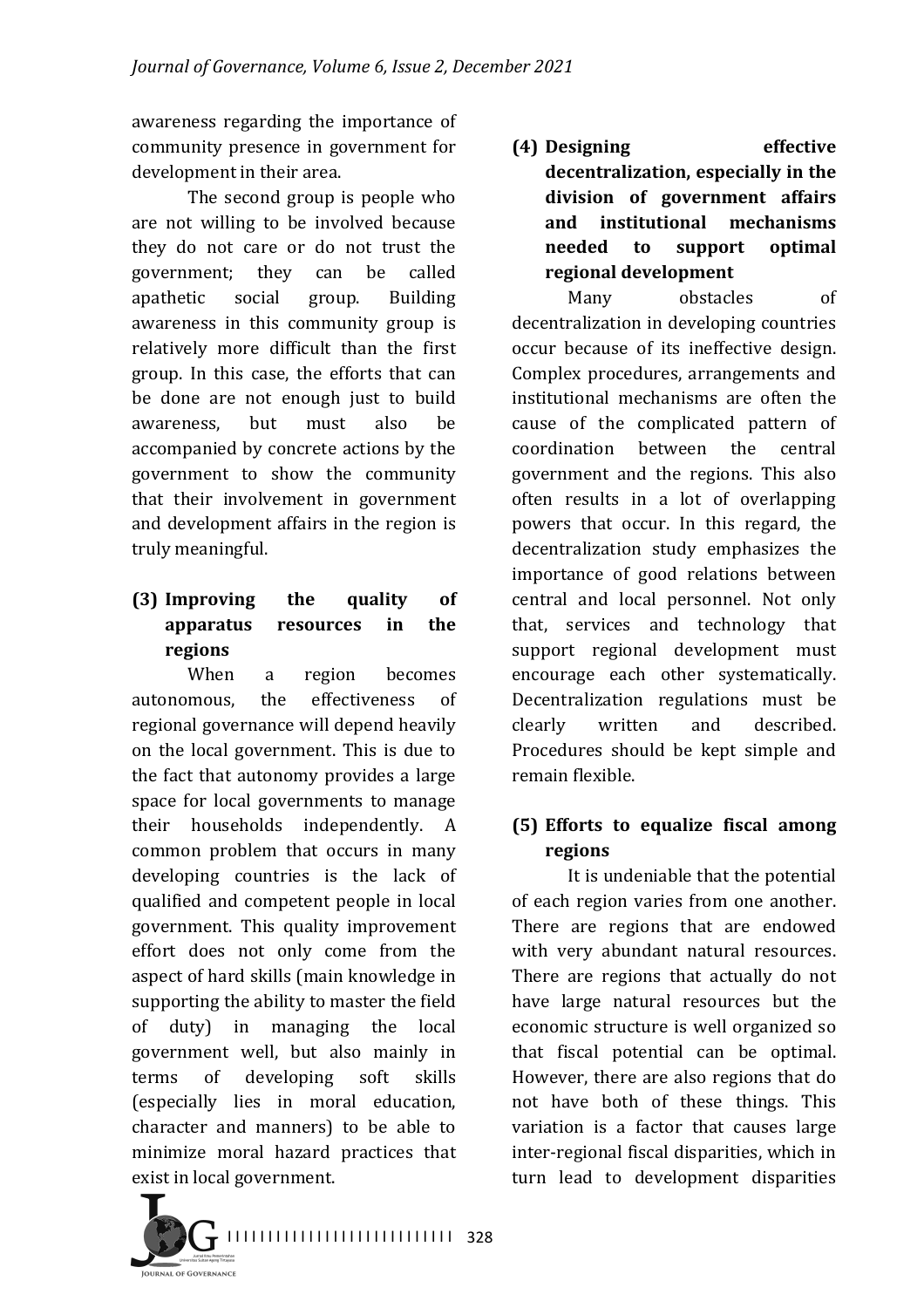between regions. For this reason, the main focus of the government through its fiscal policy (or rather fiscal decentralization) must continue to seek an optimal formulation of the distribution of financial resources in order to minimize disparities between these regions.

## **Studying Decentralization** and **Regional Autonomy in Indonesia**

In Indonesia, since the very beginning of independence until now, there have been several changes in the direction of domination between centralized and decentralized. Indonesia as a nation-state has adopted the principle of decentralization since the the enactment of Law No. 1 of 1945 concerning the position of the Regional Indonesian National Committee (KNID). Decentralization is formulated very simply, namely the granting of autonomy to the regions with the intention of giving the regions freedom to regulate. Regional heads, apart from being the central apparatus, are also regional apparatuses and lead the KNID in managing their regional households independently. Autonomous regions at that time were divided into three types, namely residencies (same as current provincial level), cities (same as current district/city level) and districts (same as current kecamatan level).

However, like a pendulum on a clock, it has swung drastically towards centralization in the New Order era, especially since the enactment of Law No. 5 of 1974 concerning the Principles of Governance in the Regions. In the law, the government places the principle of decentralization carried out together with the principle of deconcentration and also provides the possibility for the implementation of co-administration tasks (*medebewind*). In this case, the principle of deconcentration with representatives of the central government in the regions is no longer in line with the principle of decentralization as a consequence of autonomous regions. This causes the relationship between central and regional authorities to be inconsistent and minimizes the role of the principle of decentralization itself. As a result, instead of the transfer of authority to the dominant region, instead, control is getting stronger from the center to the regions (dominantly centralized). The government adheres to ultra vires by specifying the authority of Level II Regions (districts/cities) as many as 12 affairs and Level I Regions (provinces) with 19 affairs.

However, the division of government affairs did not really encourage regional autonomy because the style of government in the New Order era, both at the center and in the regions, was thick with militaristic nuances and tended to be authoritarian. In addition, the dualism of authority in the regions, even if held by the same person, has implications for the existing authority relationship, namely the existence of a hierarchical relationship between the Central Government and Level I and II Regions. Local elites such as Regional Heads then only become an extension of the Central Government in the regions. These things reinforce the characteristics of the New Order era government which was very dominant in a centralized direction.

329 ||||||||||||||||||||||||||||||

**IOURNAL OF GOVERNANCE**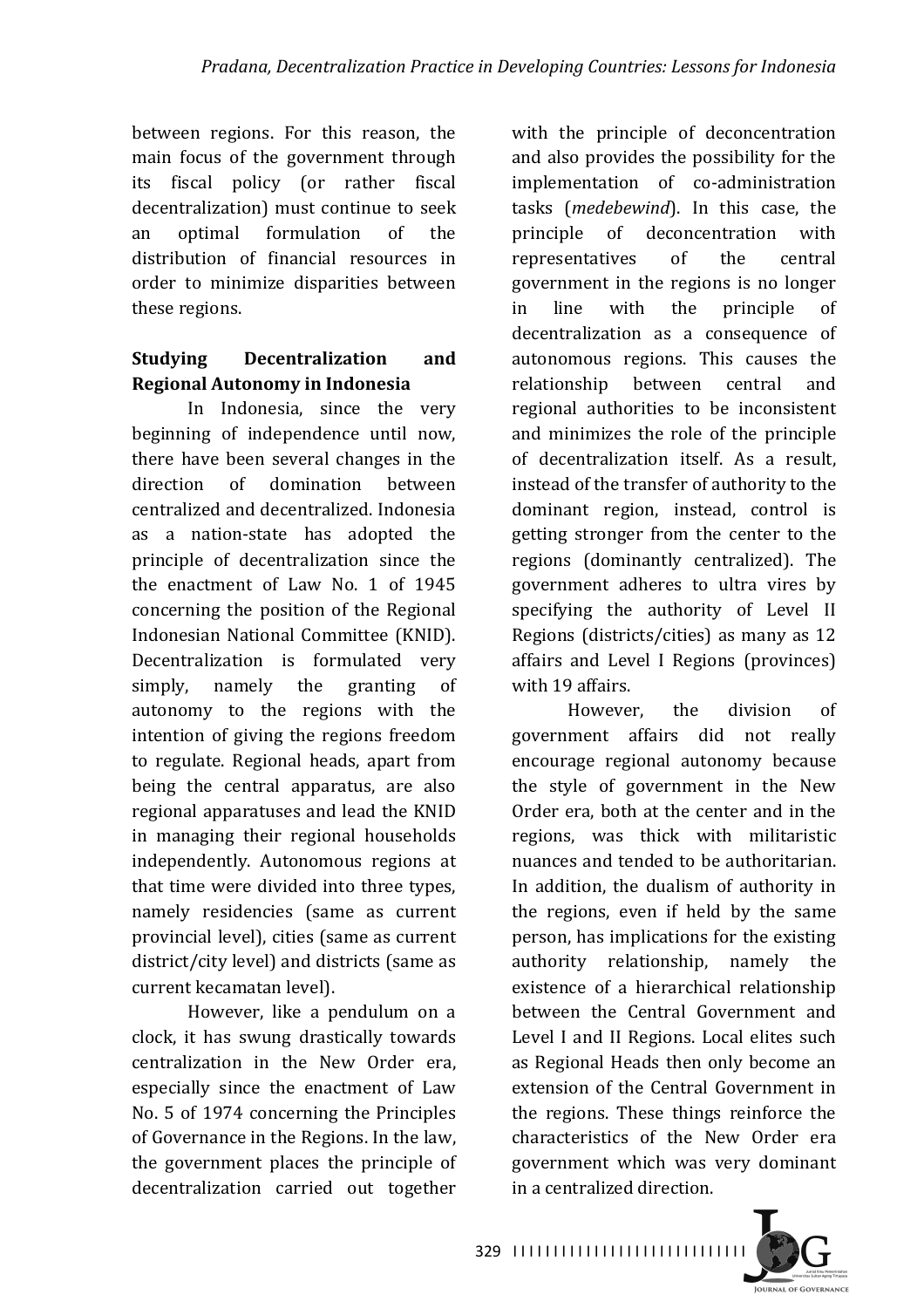Once again, the pendulum has swung back to extremes toward decentralization after the fall of the New Order regime and the revival of the reform era. Public disappointment with the dominant practice of the New Order regime which was centralized and tended to cripple regional autonomy was later answered by the issuance of Law No. 22 of 1999 concerning Regional Government. In its development, the law underwent improvements and several changes with the emergence of Law No. 32 of 2004 and Law No. 23 of 2014 concerning Regional Government. These changes occurred as part of the followup to several problems in the implementation of the law, particularly related to the relationship between the central government, provincial governments and district/city governments.

However, in principle, the laws that emerged after the birth of the reform era strengthened the domination towards decentralization which was manifested in the regional autonomy policy. This policy is a strategic step in order to solve various problems that exist in the region, especially problems caused by the New Order government style, such as the threat of national disintegration, poverty, inequality in development, low standards and quality of life of people in the region and human resources development problems. Some of the basic things in this regional government law include strong efforts to encourage community empowerment, development of initiatives and creativity and increasing community participation in political participation at the regional level.

In Indonesia, the practice of centralization and decentralization is seen in the division of government affairs, both those that are under the authority of the central and local governments. For this reason, the author tries to describe the practice of centralization and decentralization that is currently taking place in Indonesia. The practice of centralization is carried out either directly by the central government or by applying the principle of deconcentration; by delegating central authority to regional governors as central government representatives. In addition, there are also coadministration tasks (*medebewind*), namely the assignment of the central government to autonomous regions to carry out part of government affairs which are the authority of the central government or from the provincial government to district/city areas to carry out part of government affairs which are under the authority of the provincial government.

Of course, every country around the world that is dominant in implementing decentralization practices has a division of government affairs with different arrangements and proportions. In Indonesia itself, the division of government affairs in accordance with Law No. 23 of 2014 consists of absolute government affairs (cannot be decentralized) where the implementation can be carried out alone by the center or decentralized through vertical agencies; concurrent government affairs (divided into mandatory and optional affairs) where the authority can be divided between the central government (implemented



I I I I I I I I I I I I I I I I I I I I I I I I I I I I 330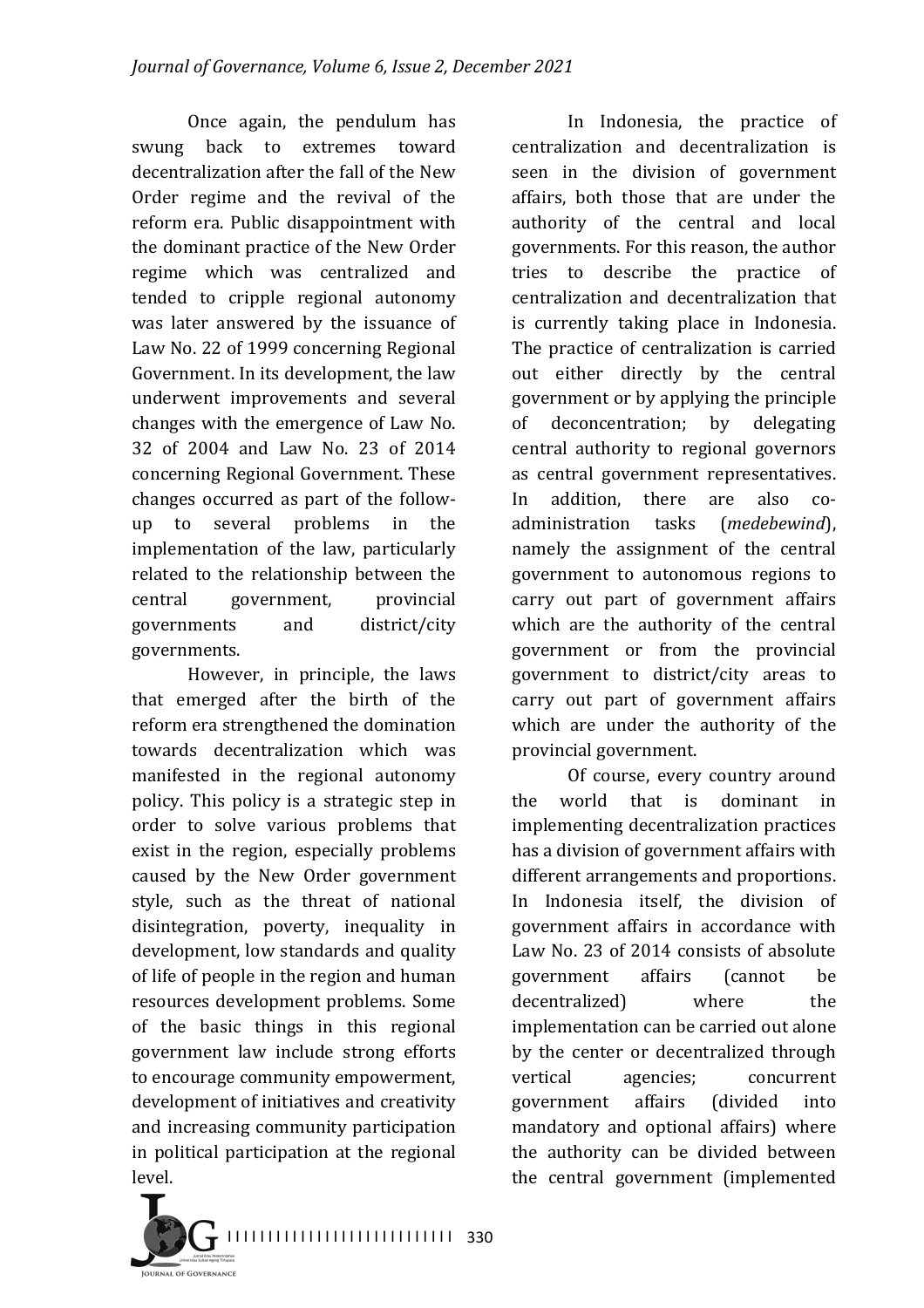by the center itself, the principle of deconcentration, as well as assistance tasks) and provincial and district/city regions (decentralization principle by means of self-administration by each provincial and district/city government, provincial government assistance tasks to districts/cities, as well as village assignments); and general government

affairs which are under the authority of the president where the implementation can be carried out by governors and mayors or regents in their respective working areas assisted by vertical agencies. The levels of government organizations in Indonesia in general can be described as follows.



**Table 1. Indonesian Government Organizational Structure**

- Direct Connection (command line) ------ Indirect Connection (coordination line)

Source: Law No. 6 of 2014 and Law No. 23 of 2014, processed by the author.

From the figure, it is clear that there are two autonomous regions, namely at the provincial and district/city levels of government. However, there are also village governments below the district/city level whose autonomy is implicitly recognized as a form of government at the lowest level and coordinated by the regent/mayor. At the provincial level, the governor in addition to being the head of the autonomous region at the provincial level, also acts as a representative of central government (prefectoral system). Meanwhile, at the district/city level, the regent/mayor only serves as the head of the region.

At the village level, although the latest law does not explicitly state that the village is an autonomous region, the interpretation of autonomy is implicit because it is in accordance with Law No.

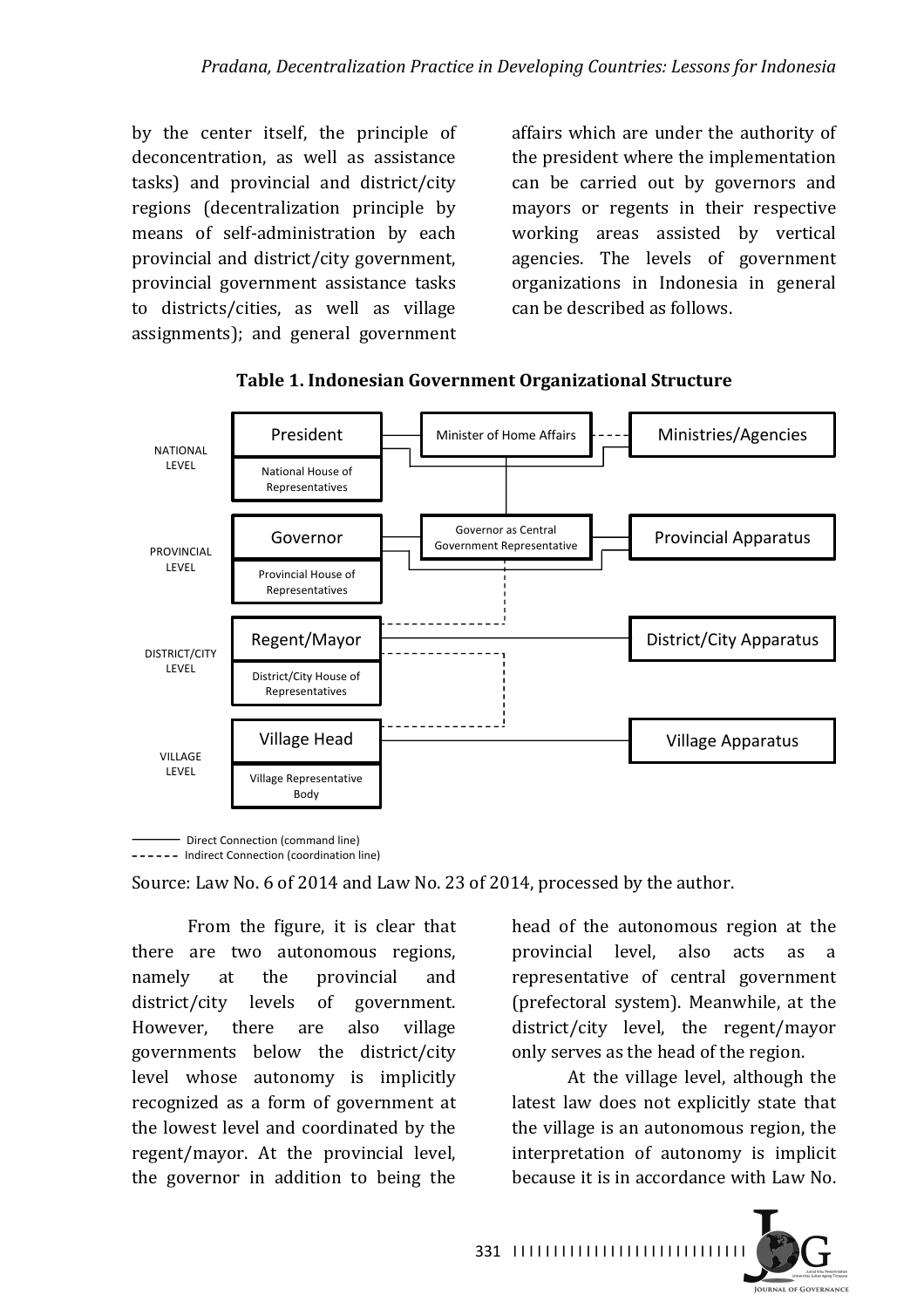6 of 2014 concerning Villages that clearly defines the village as a legal community unit that has territorial boundaries that are authorized to regulate and manage government affairs, the interests of the local community based on community initiatives, origin rights and traditional rights that are recognized and respected in the government system of the Unitary State of the Republic of Indonesia.

In essence, the village is not subordinate to the kecamatan because it has autonomous power that is not subject to the authority of the district or city; this is in contrast to the kelurahan (one level above the village), which is subject to the kecamatan. The village has the right to regulate its territory wider than the kelurahan which is only part of the district/city regional apparatus. The authorities possessed by the village include, among others, carrying out existing government affairs based on the rights of village origins, carrying out government affairs which are the authority of the district/city which are assigned to the village, especially related to government affairs that can directly improve the services of the local village community and co-administration tasks from higher levels of government. Village autonomy can also be seen with the village government (village heads who are directly elected by the local village community and village officials) and the Village Representative Body. In the development, a village can be changed to kelurahan and vice versa.

In the law, it is clear that what is meant by autonomous regions are provinces and districts/cities; or in this case territorial decentralization. In the 



context of deconcentration, this connection with territorial decentralization is then shown by the implementation of integrated field administration, which is reflected in the presence of representatives of the central government in each administrative area whose territorial boundaries are the same (coincidentally) as the autonomous regions. With the presence of government representatives, the typology of local government adopted by Indonesia is prefectoral with the characteristics of the unification of positions between government representatives and regional heads (integrated prefectors).

This can be demonstrated by the role of the governor, who apart from being a regional head leading an autonomous region (decentralization principle), is also a representative of the central government which, theoretically, is responsible for coordinating all vertical agencies (field administrators) in the region. In addition, referring to Leemans  $(1970)$ , based on the author's analysis, because the position of representative of the central government is only carried up to the governor (provincial level), not the regent/mayor (district/city level), the prefecture system in Indonesia is only one layer with a split model type. because the district/city only acts as an autonomous region.

The law also explicitly details the division of powers that exist for both the central and local governments. Similar to Law No. 32 of 2004, Law No. 23 of 2014 concerning Regional Government also adheres to ultra vires which is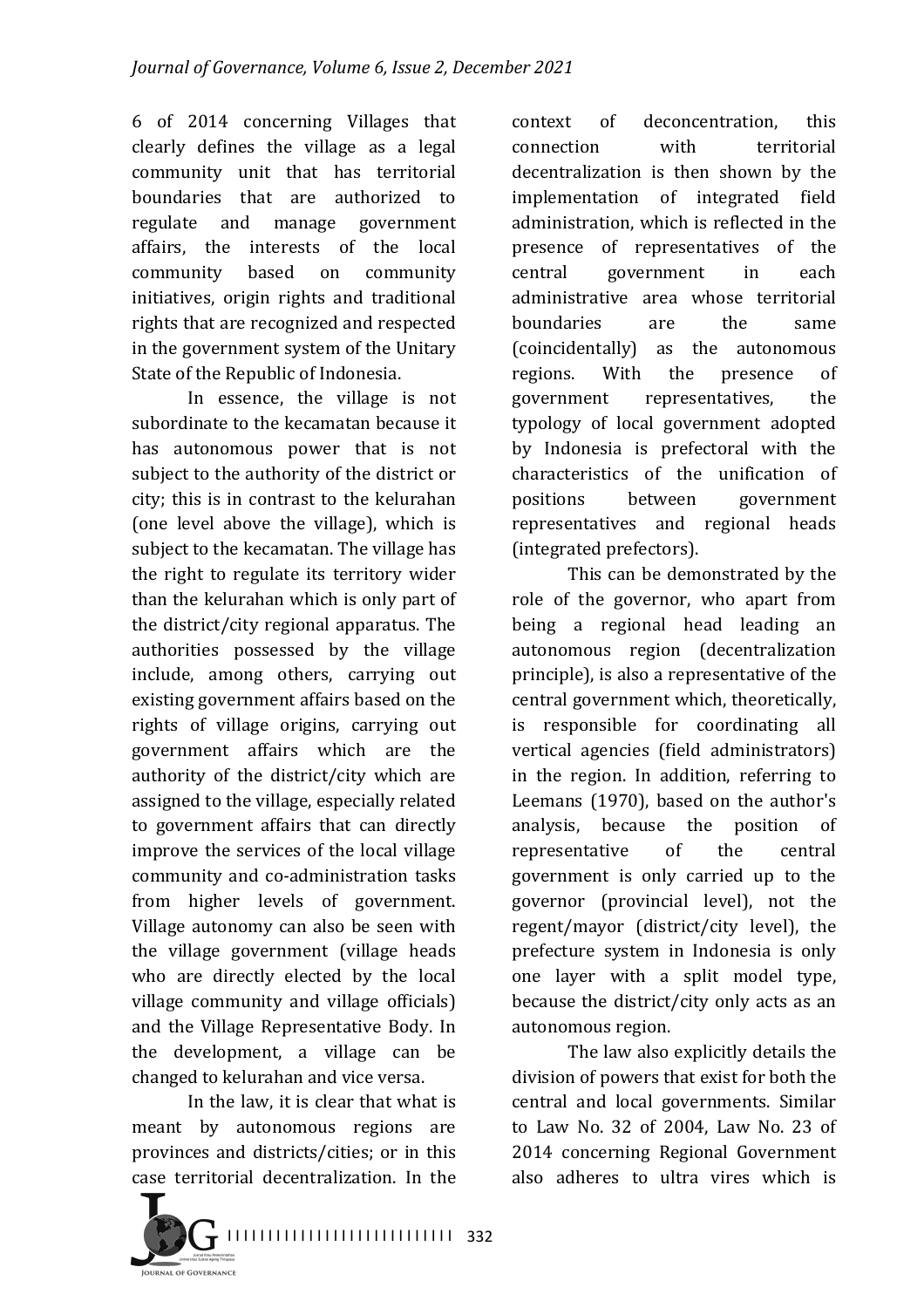combined with a concurrent model between governments, in contrast to the initial product of the post-reformation regional government law, namely Law No. 22 of 1999, which adopts a general competence or open-end arrangement model. Based on the author's observations, many debates have arisen regarding the alternation of the model for the division of government affairs; between general competence and ultra vires. Some argues that the ultra vires model, as also embraced by the current local government law, is more centralized because it tries to limit regional autonomy by specifying the division of government affairs; all of which fall under the authority of the central government.

However, in countries like Great Britain or United States which are considered by many to be countries with the best model in terms of democracy, these countries also adhere to the ultra vires model. Even in Indonesia, the general competence model that had been adopted by Law No. 22 of 1999, which most observers of local government considered as a corrective tool from Law No. 5 of 1974 which was dominantly centralized with its ultra vires, only lasted for five years until the emergence of Law No. 32 of 2004 with the re-adoption of ultra vires until the latest legislation, namely Law No. 23 of 2014. However, the common thread that can be concluded in this case is that the ultra vires model provides at least the detailed distribution of functions and powers to each level of government.

## Lessons Learned to Strengthen **Decentralization Practices** in **Indonesia**

By looking at the five problems of decentralization practice in developing countries in the aim of accelerating development based on the principles of justice and democratic values according to what the authors have identified, the case in Indonesia shows that the minimum quality of apparatus resources in the regions is one of the critical point that needs to be addressed immediately for improvement. The rise of corruption cases (Hossein,  $2004$ ;), the low professionalism of employees (Ruland, 2012) and the poor capacity and competence of employees in mastering their fields of work (Ruland, 2012; Prasojo et al., 2006) are the three main problems of regional apparatus resources that occur in the implementation of regional autonomy.

For this reason, strengthening the management of apparatus management in the regions must be carried out systematically. This is done to, on the one hand, ensure the strengthening of the capacity of both hard and soft skills possessed by the regional apparatus in order to support the optimal implementation of decentralization practices (Hendratmo, 2009). On the other hand, strengthening the management of apparatus management in the regions must also ensure that the stock of apparatus resources in the regions can facilitate equitable development between regions (Kulipossa, 2004; Avritzer, 2002) in order to achieve the goal of accelerating development based on the principles of

I I I I I I I I I I I I I I I I I I I I I I I I I I I I I 333

**OURNAL OF GOVERNANCE**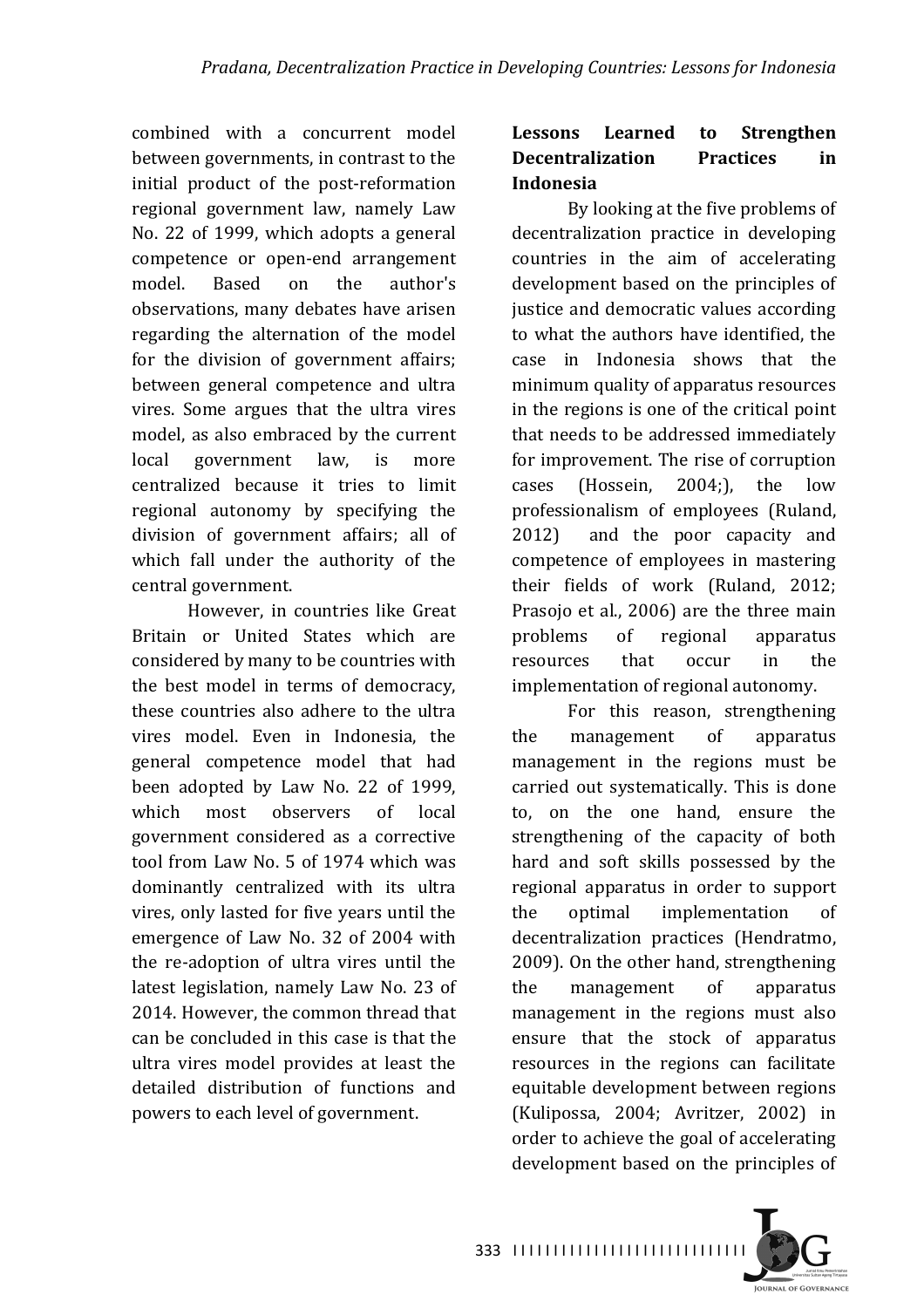justice and facilitating democratic values.

The next two factors, namely the design of decentralization and efforts for fiscal equalization between regions, have basically been clearly regulated in Law No. 23 of 2014. The practice of decentralization in Indonesia is manifested in the form of division of government affairs that adheres to the ultra vires model, namely by detailing clearly the division of government affairs between the authorities of the central, provincial and district/city governments. The affairs that can be decentralized in this case are concurrent government affairs which are divided into 24 mandatory affairs and 8 optional affairs. However, the critical point in the design of decentralization in this case lies in the institutional arrangements and mechanisms of regional apparatus to implement regional autonomy, considering that each region in Indonesia has different institutional arrangements and name nomenclatures in forming their respective regional apparatuses. In this case, the demands of regional needs (Darmansyah, 2003; Prasojo, 2003), the wide scope of work space based on the main tasks and functions (Hendratmo, 2009) and the ability of resources (Pratikno, 2003) are the three main considerations of each region in forming the arrangement of regional apparatus in accordance with their government affairs. However, the evaluation process must always be carried out to ensure the optimal design of local government structures and mechanisms.

Meanwhile, current fiscal equalization efforts have been



formulated through a calculation formula which was later realized in the form of a General Allocation Fund (DAU). DAU is basically a form of allocation of development funds given by the central government to each region to reduce the disparity in the ability and fiscal potential between regions which is obtained through Regional Original Revenue (PAD). However, the factual conditions in Indonesia show that there is still a wide fiscal gap between regions. There are still many regions where the proportion of regional expenditure is dominated by routine and non-productive expenditures, such as personnel expenditure, operational expenditure and expenditure on office equipment and supplies, while the proportion for expenditure on development programs is still minimal. Therefore, from the point of view of inter-regional fiscal equity, the policy must always be evaluated to ensure the formation of an ideal formula (Stegarescu, 2005; Canaleta et al., 2004), while simultaneously continuing to strive for good governance practices (Khattak, 2010).

The final and most essential factor in establishing optimal decentralization practices lies in the commitment of the government. In the Great Dictionary of Indonesian Language (KBBI), commitment is defined as an agreement to do something. From this understanding, it can be translated that commitment is a promise to oneself and to others which is reflected in their actions. Commitment is a realization of promises made in the form of concrete actions, so that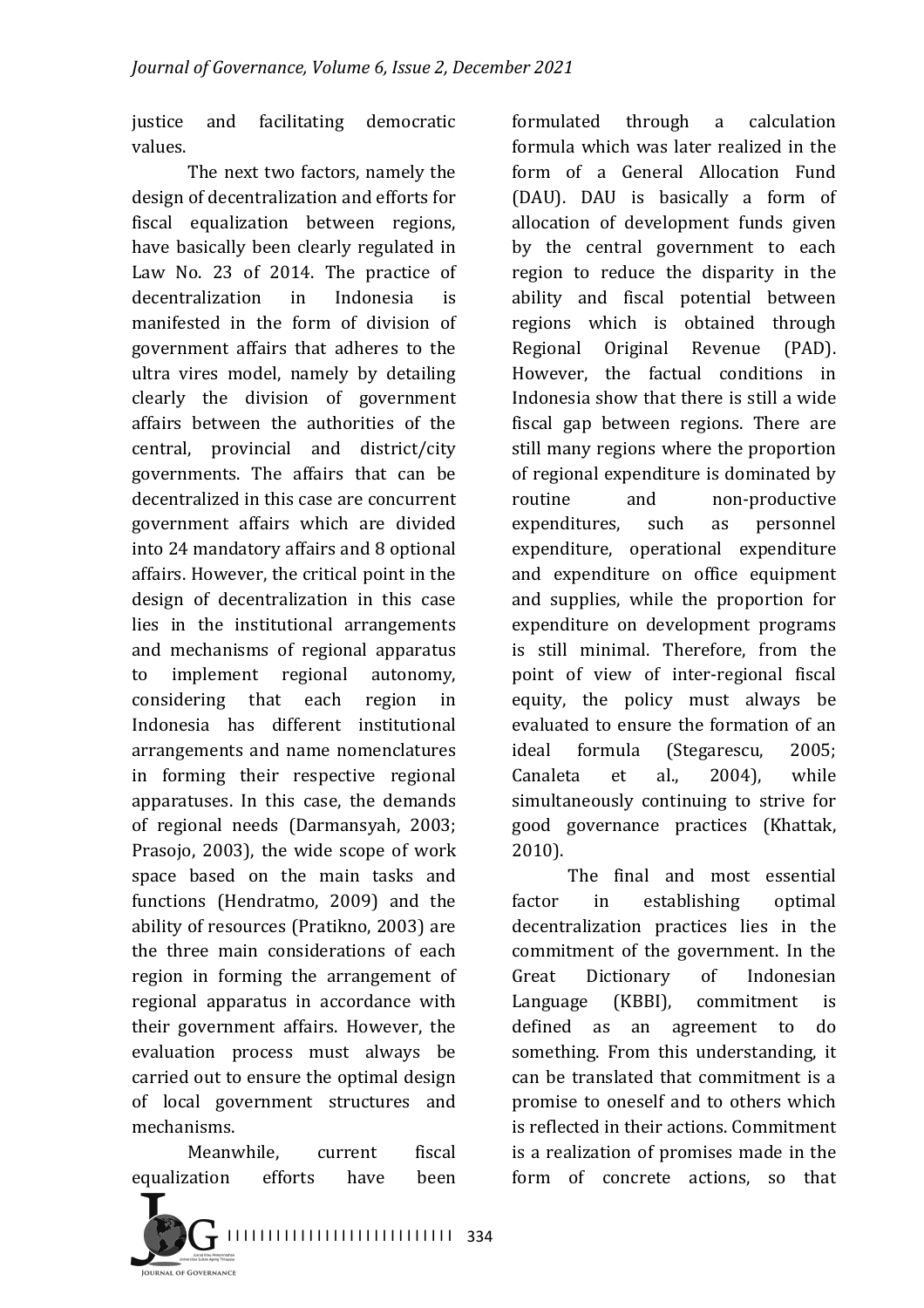agreeing to something and carrying it out with full responsibility is the embodiment of commitment (Blair, 2000). In reality, commitment is easy to pronounce, but difficult to implement.

In the world of politics in Indonesia's reform era, the demand for good governance practices is a joint commitment of all existing stakeholders to strengthen the repertoire of democracy in Indonesia (Prasojo, 2003). Promises in the form of improvement in development, poverty alleviation, transparent and participatory government and various other promises are also often made by political candidates when running as election contestants to become their selling points so that they can be elected by the people. However, not a few of the candidates who were later elected did not heed the promises that had been made previously.

The reality shows that the circle of political systems that exist in various regions in Indonesia often only gives birth to leaders who are actually more concerned with personal and group interests and tend to eliminate the interests of the people themselves. This is exacerbated by the lack of good public political education, so that in this case, the popularity of a leader dominates over integrity and quality as a strategic bargaining position in the eyes of the community. As a result, many elected political officials then carry out various promises that are not in accordance with what they should be, only carried out as a mere dismissal of obligations, and are not really for the benefit of the community, but have been spiced up with various vested interests.

To ensure that the government's political commitment in carrying out decentralization practices is in line with interests of the people and the state, the political system in Indonesia must be equipped with the maturity of society in democracy (Ruland, 2012). Building public awareness in this regard is not only limited to building an understanding of the importance of their involvement in development in their area. The community must also be equipped with an understanding of the importance of having a quality and integrity-driven government. The tendency of the public to choose political elites during elections must also be shifted, from the orientation of the candidate's popularity to quality and integrity. This is because the succession of decentralization practices is also very dependent on the political commitment of the ruling elite. The provision of political education to civil society to support advocacy activities must continue to be carried out by various critical groups, both Non-Governmental Organizations (NGOs), community organizations, universities and various other groups who are critical for the importance of meaningful community involvement in development in their regions.

## **Conclusion**

Literally, the meaning of centralization is the antithesis of decentralization. This perspective can be seen from the generally accepted meaning. In the perspective of the nation-state, centralization as the antithesis of decentralization gives birth to an integrated system of government,

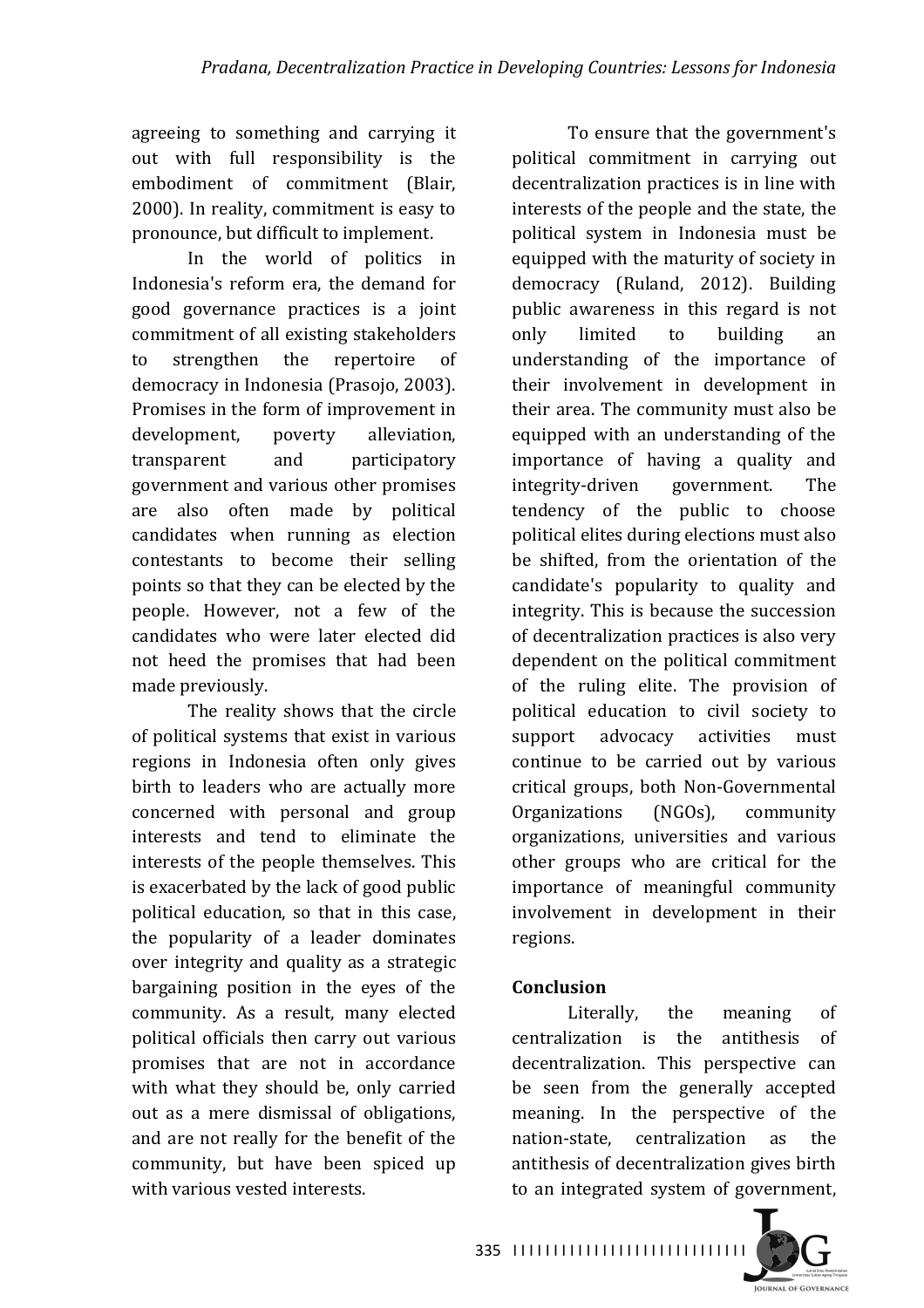because essentially both centralization and decentralization are needed in a nation-state. The nation-state, as an organization, definitely needs the principle of centralization as a guide to one main source of command, direction, responsibility and source of power.

However, in the nation-state, it is inevitable that the wide geographical scope of the organization, the variety of affairs, the large number of people as customers that the state must serve properly and the magnitude of political responsibility, demand the need for decentralization of several state affairs which, based on mutual agreement, the authority can be delegated to the regions to bring services closer to the community. In this case, what distinguishes one country from another is the degree of proportion; some are dominantly centralized and the other are decentralized.

In the case of developing countries, decentralization often deviates from its main hopes and objectives. Therefore, according to the author, the factors that greatly influence the success of the decentralization principle itself include; improvement of the quality of local apparatus resources. both in terms of hard and soft skills, effective decentralization design, efforts for fiscal equity between regions to avoid development disparities and the government's political commitment.

Currently, the division of government affairs in Indonesia adheres to ultra vires combined with a concurrent model by detailing the distribution of central and local authority. There are three types of government affairs, namely absolute,  concurrent and general. The absolute government affairs are the authority of the center and cannot be decentralized. Meanwhile, concurrent government affairs are "joint" affairs which are divided between the central and regional authorities, where the affairs delegated to the regions become the basis for the implementation of regional autonomy. The last is general government affairs which are matters under the authority of the president and are carried out by governors, mayors and regents in their respective working areas assisted by vertical agencies.

The case in Indonesia shows that the problem of the lack of quality of apparatus resources in the regions, both in hard and soft skills, is still a problem in achieving optimal regional autonomy. Strengthening the management of apparatus management in the regions systematically and evenly in this case is an effort that must be made to support the practice of decentralization. In addition, providing political education to civil society to encourage community maturity in democracy is a strategic step that can be taken to ensure the political commitment of local governments in realizing decentralization practices that lead to the goal of accelerating development based on the principles of justice and facilitating democratic values.

#### **About Author**

**Aditya Wisnu Pradana** is a researcher at National Research and Innovation Agency. His research relates to administrative science, focusing on public sector innovation, evidence-



I I I I I I I I I I I I I I I I I I I I I I I I I I I I 336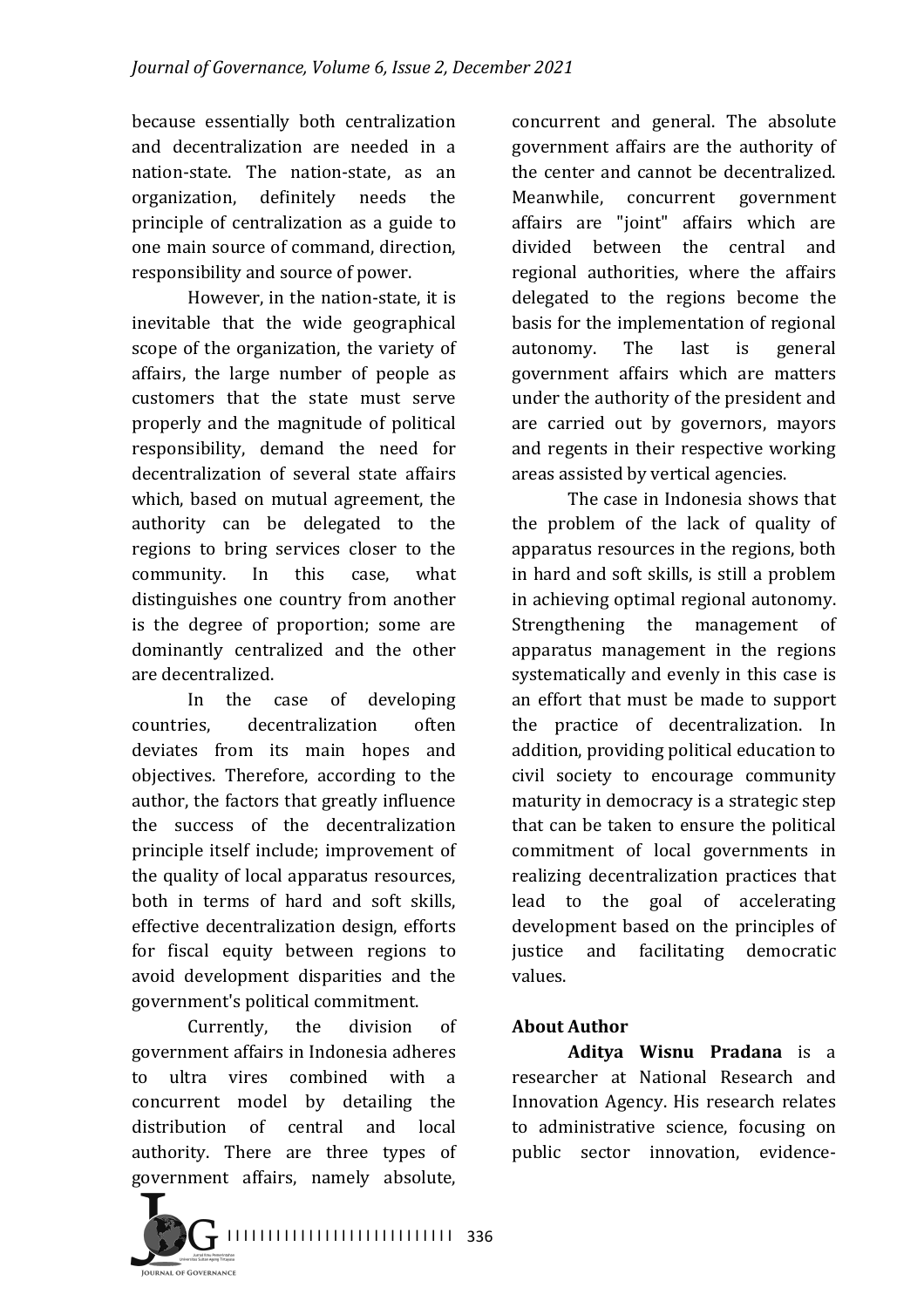based policymaking and good governance

#### **Acknowledgment**

The author would like to thank the Faculty of Administrative Sciences, University of Indonesia for facilitating various information, references and fully supporting this study.

#### **References**

- Ahmad, Ehtisam, 2010. "Improving Governance in Pakistan: Changing Perspective on Decentralization", The Pakistan Development Review: Vol. 49 No. 4, pp. 283-310.
- Amrah, Muslimin, 1986. "Legal Aspects of Regional Autonomy", Alumni: Bandung.
- Avritzer, Leonardo, 2002. "Democracy and The Public Space in Latin America", New Jersey: Princeton University Press.
- Ayee, Joseph R. A., 1995. "An Anatomy of Public Policy Implementation: Case of Decentralization Policies in Ghana", The Journal of Modern African Studies: Vol. 33, No. 4, pp. 712-713.
- Bagchi, Soumen and Chattopadhyay, Soumyadeep, 2004. "Decentralized Urban Governance in India: Implications for Financing of Urban Infrastructure", Economic and Political Weekly, Vol. 39, No. 49, pp. 5253-5260
- Blair, Harry, 2000. "Participation and Accountability at The Periphery: Democratic Local Governance in Six Countries", World Development: Vol. 28, No. 1, pp. 21-39.
- Bowman, Margaret and William Hampton, 1983. "Local Democracies: A Study in

Comparative Local Government", Melbourne: Longman Cheshire.

- Canaleta, Carlos Gil, Pedro Pascual Arzoz, and Manuel Rapún Gárate, 2004. "Regional Economic Disparities and Decentralisation", Urban Studies: Vol. 41, No. 1, pp. 71-94.
- Cheema, G. Shabir and Denis A. Rondinelli, 1983. "Implementing Decentralization Policies: An Introduction", Sage Publications: Beverely Hills.
- Darmansyah, 2003. "Optimizing the Implementation of Regional Autonomy", in Indra J. Pilliang, et al. (eds.), "Regional Autonomy, Evaluation and Projection", Division of Local Democracy Studies of the Harkat Bangsa Foundation.
- Dijk, Meine Pieter van, 2008. "The Impact of Decentralization in Tanzania", in Gordon Crawford and Christof Hartmann (eds.). "Decentralization in Africa: A Pathway Out of Poverty and Conflict?", Amsterdam University Press.
- Hart, David, 1972. "Theories of Government Related to Decentralization and Citizen Participation", Public Administration Review: Vol. 32, pp. 603-621.
- Hendratmo, Edie Toet, 2009. "Unity State, Decentralization, and Federalism", Graha Ilmu: Yogyakarta.
- Hoessein, Bhenyamin, 1993. "Various Factors Affecting the Level of Regional Autonomy Level II: A Study of Decentralization and Regional Autonomy in terms of State Administration (translate)", Dissertation: Faculty of Social and

337 ||||||||||||||||||||||||||||||

**IQUENAL OF GOVERNANCE**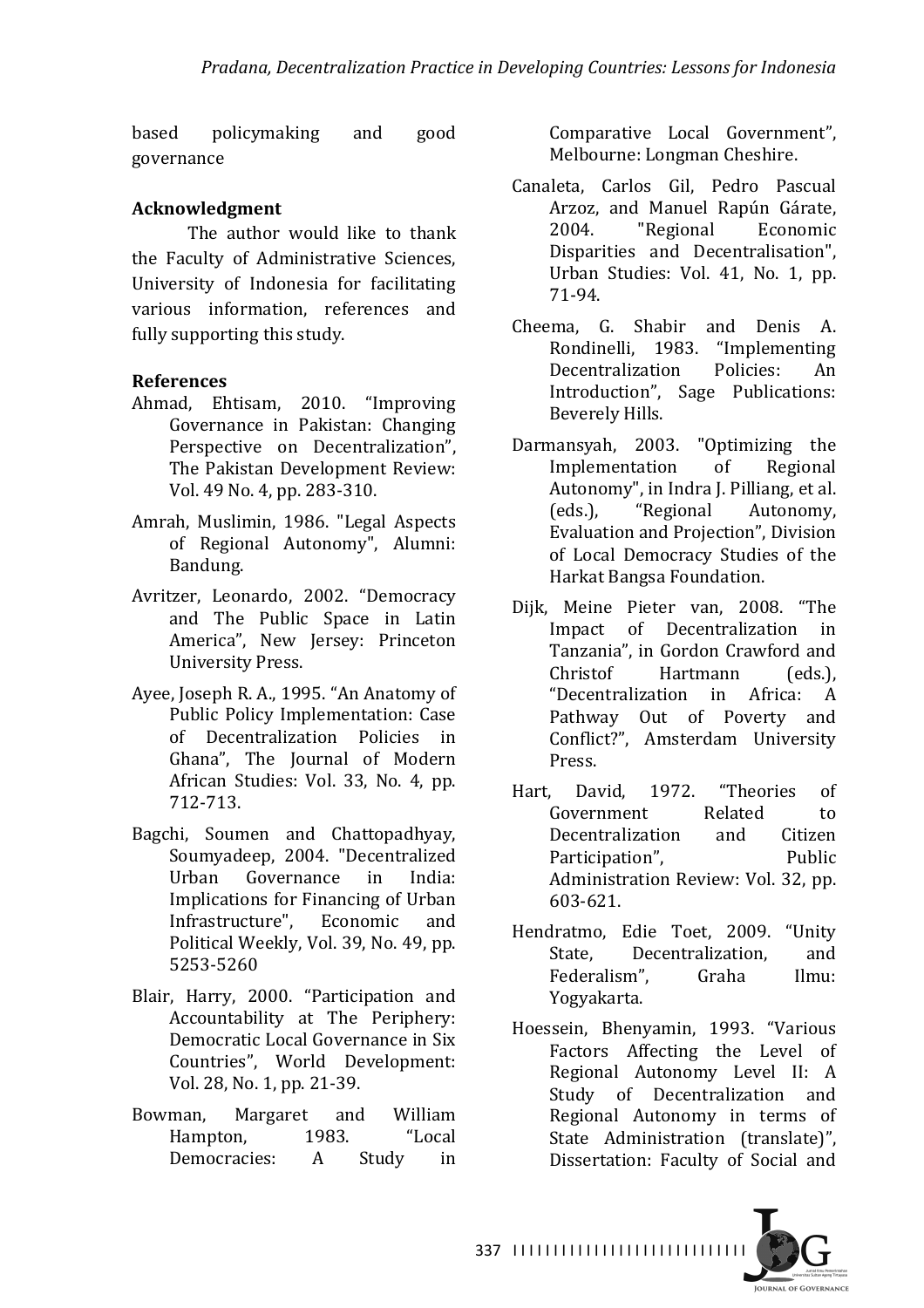Political Sciences, University of Indonesia.

- Hoessein, Bhenyamin, 2004. "Decentralization and Regional Autonomy: Theoretical and Comparative Perspectives", P2P: Jakarta.
- Humes IV, Samuel, 1991. "Local Government and National Power, International Union of Local Authorities", The Hague: Netherlands.
- Hussein, Mustafa K., 2004. "Decentralization and Development: The Malawian Experience", Africa Development: Vol. 29, No. 2, pp. 106-133.
- Jennie, Litvack, Junaid Kamal Ahmad, and Richard M. Bird. 1998. "Rethinking Decentralization in Developing Countries", The World Bank: Washington DC
- Haryanto, 2010, "Introduction to Political Systems", Jakarta: PT Raja Grafindo Persada.
- Kauzya, John-Mary, 2007. "Political Decentralization in Africa: Experience of Uganda, Rwanda and South Africa", United Nations/UNPAM Discussion Paper.
- Kelsen, Hans, 1973. "General Theory of Law and State", 20th Century Legal Philosophy Series: Vol. 1, translated in English by Anders Wedberg and Russell & Russell.
- Khattak, Naeem ur Rehman, Iftikhar Ahmad, and Jangraiz Khan, 2010. "Fiscal Decentralization in Pakistan", The Pakistan Development Review: Vol. 49 No. 4, pp. 419-436.
- Kulipossa, Fidelx Pius, 2004. "Decentralization and Democracy in Developing Countries: An

Overview", Development in Practice: Vol. 14, No. 6, pp. 768-779.

- Maksum, Irfan Ridwan, 2011. "Autonomy Consistency", published in Kompas.com dated 16 May 2011.
- Mansrisuk. Chaiwatt. 2012. "Decentralization in Thailand and the Limits of The Functionalist Perspective of Institutional Reform", European Journal of East Asian Studies: Vol. 11, No. 1, pp. 71-97.
- Neuman, WL, 2003. "Social Research Methods", London: Pearsons.
- Newton, Karl A., 1995. "Globalisation: The Nation State and The Rewritting of Democracy", in Rohit Lekhi (eds.). "The State of Academy: New Reflection on Political Studies", Network Press: pp. 104-109.
- Meloeng, Lexy, 2007. "Qualitative Research Method (translate)", Bandung: Remaja Rosdakarya.
- Muriisa. Roberts Kabeba. 2008. "Decentralization in Uganda: Prospect for Improved Service Delivery", Africa Development: Vol. 33, No. 4, pp. 83-96.
- Olum, Yasin, 2014. "Decentralization in Developing Countries: Precondition for Successful Implementation", Commonwealth Journal of Local Governance: Issue 15, June 2014.
- Pide, Andi Mustari, 1999. "Regional Autonomy and Regional Heads Entering the XXI Century", Jakarta: Media Pratama Style.
- Prasojo, Eko, 2003. "Problems and Perspectives of Political Decentralization in Indonesia", in Indra J. Pilliang, et al. (eds.). "Regional Autonomy: Evaluation and Projection", Division of Local Democracy Studies, Harkat Bangsa